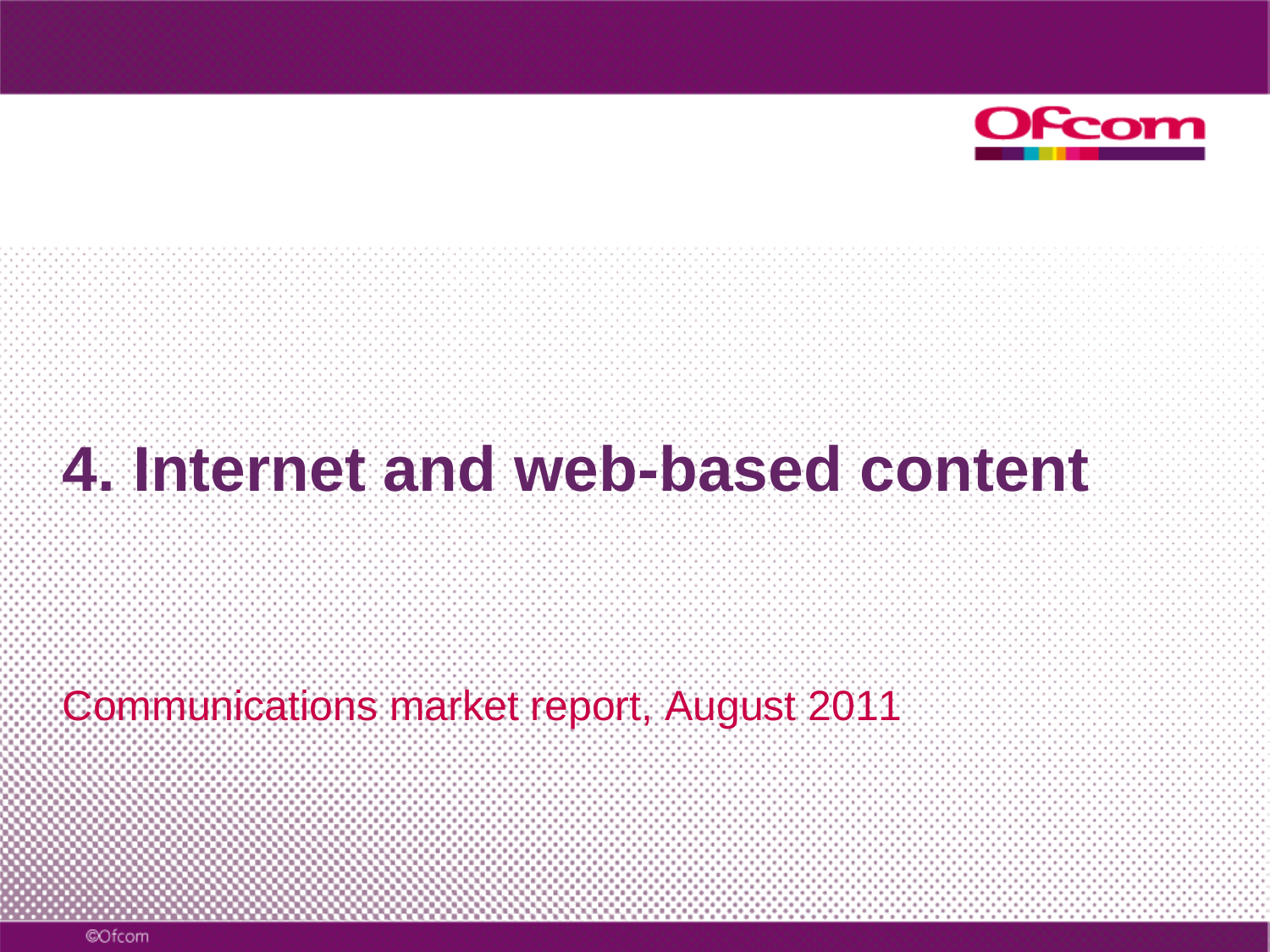

### **4.1 Key market developments in internet and web-based content**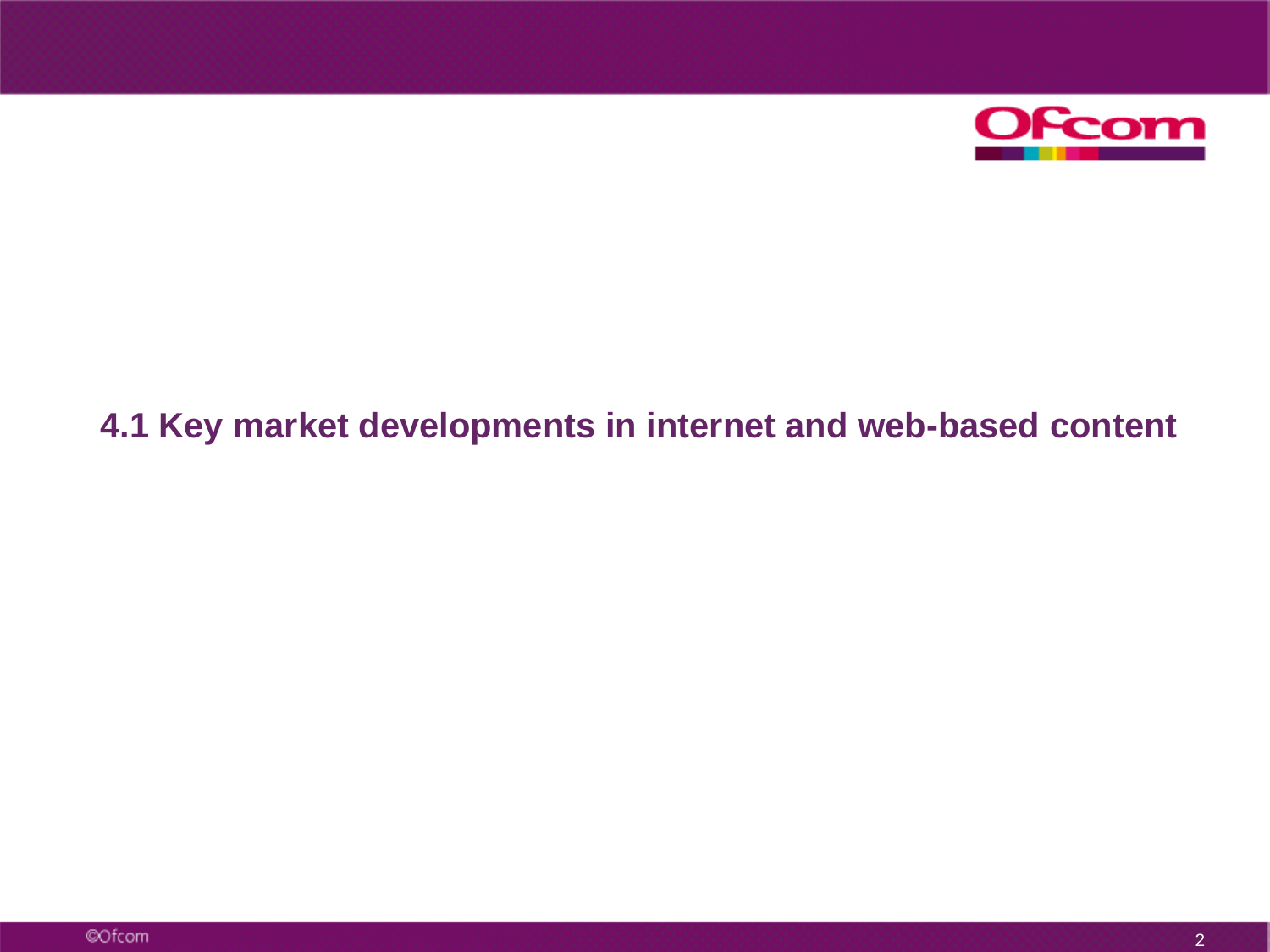

### UK internet and web-based content market: key statistics

| UK internet & web-based content<br>market              | 2006   | 2007   | 2008   | 2009   | 2010   | 2011 |
|--------------------------------------------------------|--------|--------|--------|--------|--------|------|
| $\frac{1}{2}$ PC / laptop take-up (%)                  | 67     | 71     | 72     | 74     | 76     | 78   |
| <sup>1</sup> Internet take-up $(\%)$                   | 60     | 64     | 67     | 70     | 73     | 77   |
| <sup>1</sup> Total broadband take-up (%)               | 41     | 52     | 58     | 68     | 71     | 74   |
| <sup>1</sup> Fixed broadband take-up (%)               | n/a    | n/a    | n/a    | 65     | 65     | 67   |
| <sup>1</sup> Mobile broadband take-up (%)              | n/a    | n/a    | n/a    | 12     | 15     | 17   |
| <sup>1</sup> Internet on mobile phone take-up $(\%)$   | n/a    | n/a    | n/a    | 20     | 22     | 28   |
| <sup>1</sup> Social networking on internet take-up (%) | n/a    | n/a    | 20     | 30     | 40     | 46   |
| <sup>2</sup> Internet advertising expenditure          | £2.0bn | £2.8bn | £3.4bn | £3.5bn | £4.1bn | n/a  |
| <sup>3</sup> Mobile advertising revenue                | n/a    | n/a    | n/a    | £37.6m | £83.0m | n/a  |

#### Sources: 1Ofcom consumer research (Q1 each year), 2IABUK /PwC, 3IAB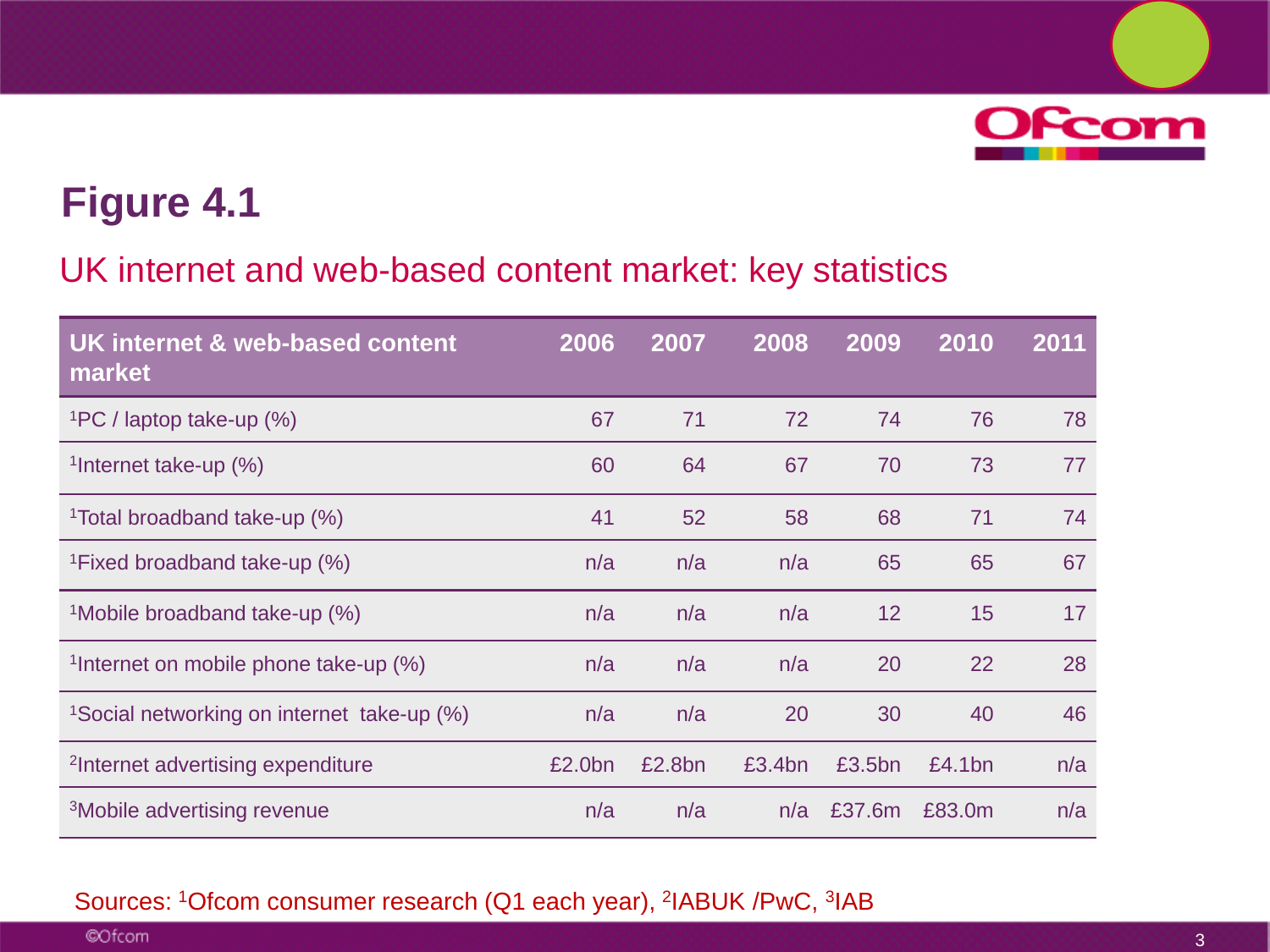

### Use of mobile data services



QD9A: Which if any of the following activities, other than making and receiving voice calls, do you use your mobile for? Source: Ofcom technology tracker, Q1 2011

Base: All mobile users aged 16+ (n=3091);

Note: 'Internet-enabled services" data shows the proportion of adults who use a mobile phone for any of the following activities: instant messaging, downloading apps or programs, email, internet access, downloading video, video streaming, visiting social networking sites*.*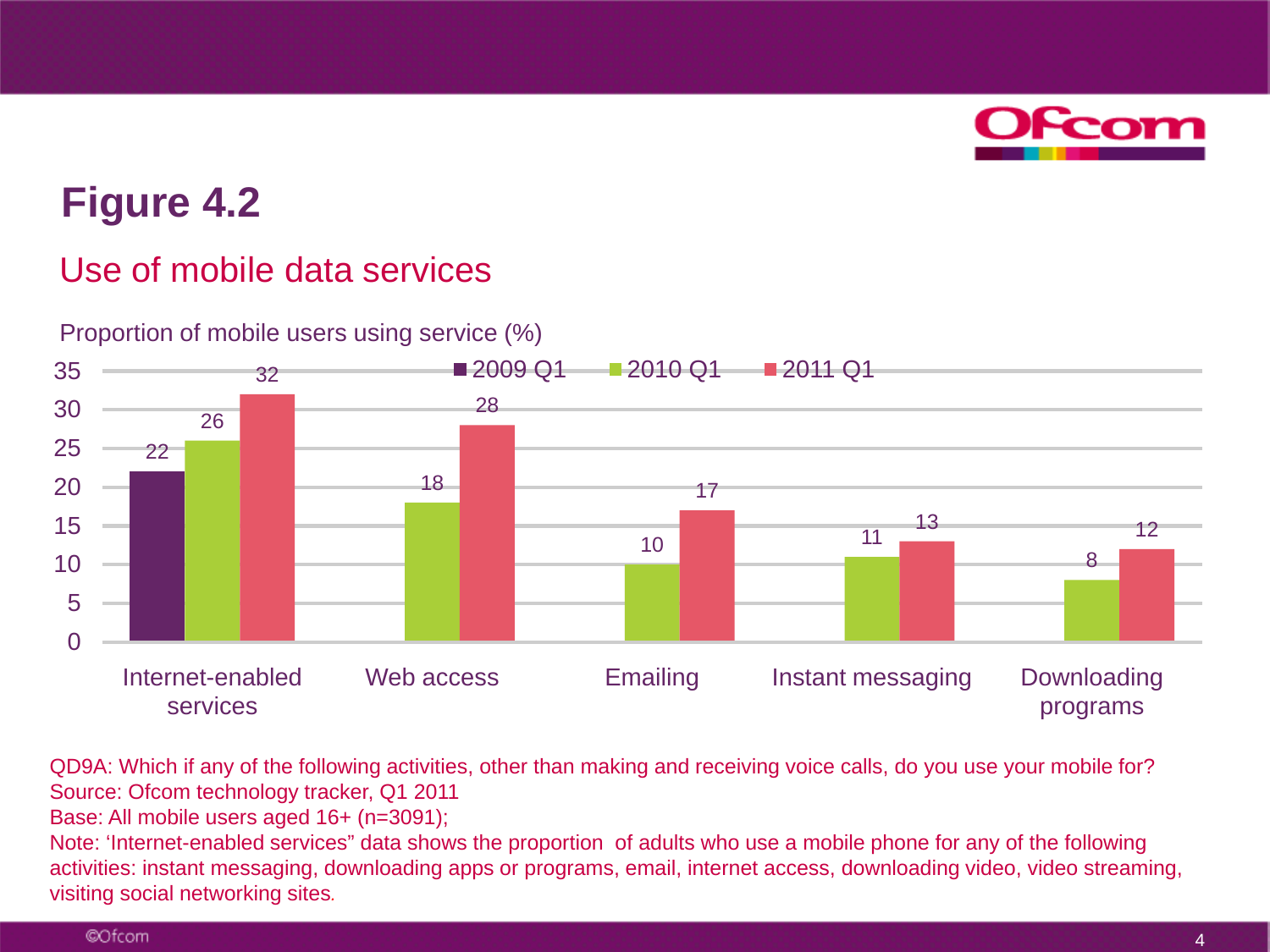

### Browsing news and information on mobile phones

Proportion of mobile users browsing news and information



Source: Enders Analysis/TNS-RI survey, April 2011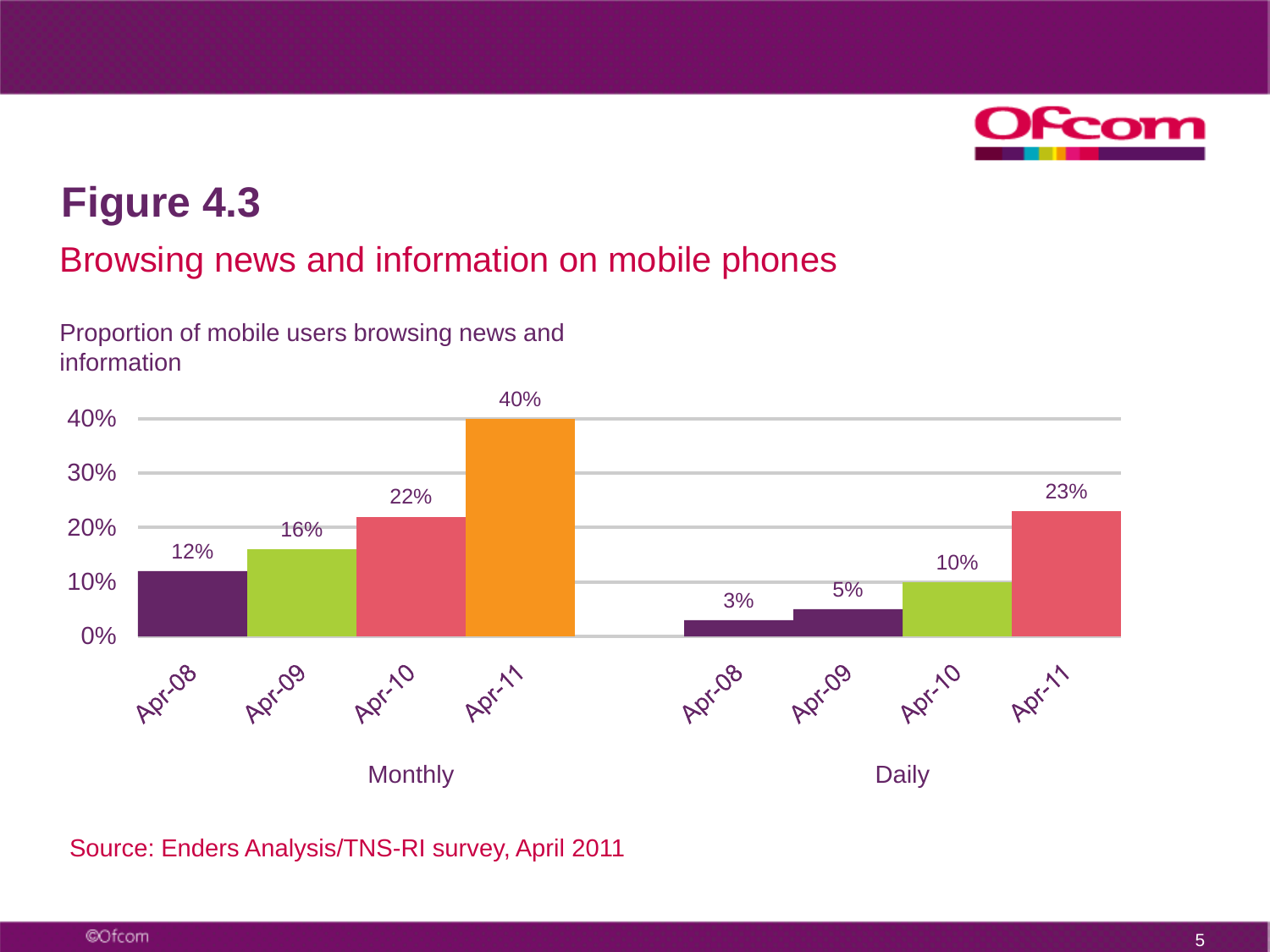

### Proportion of pay-monthly customers using data and paying for it outside a bundle



#### Source: Bill Monitor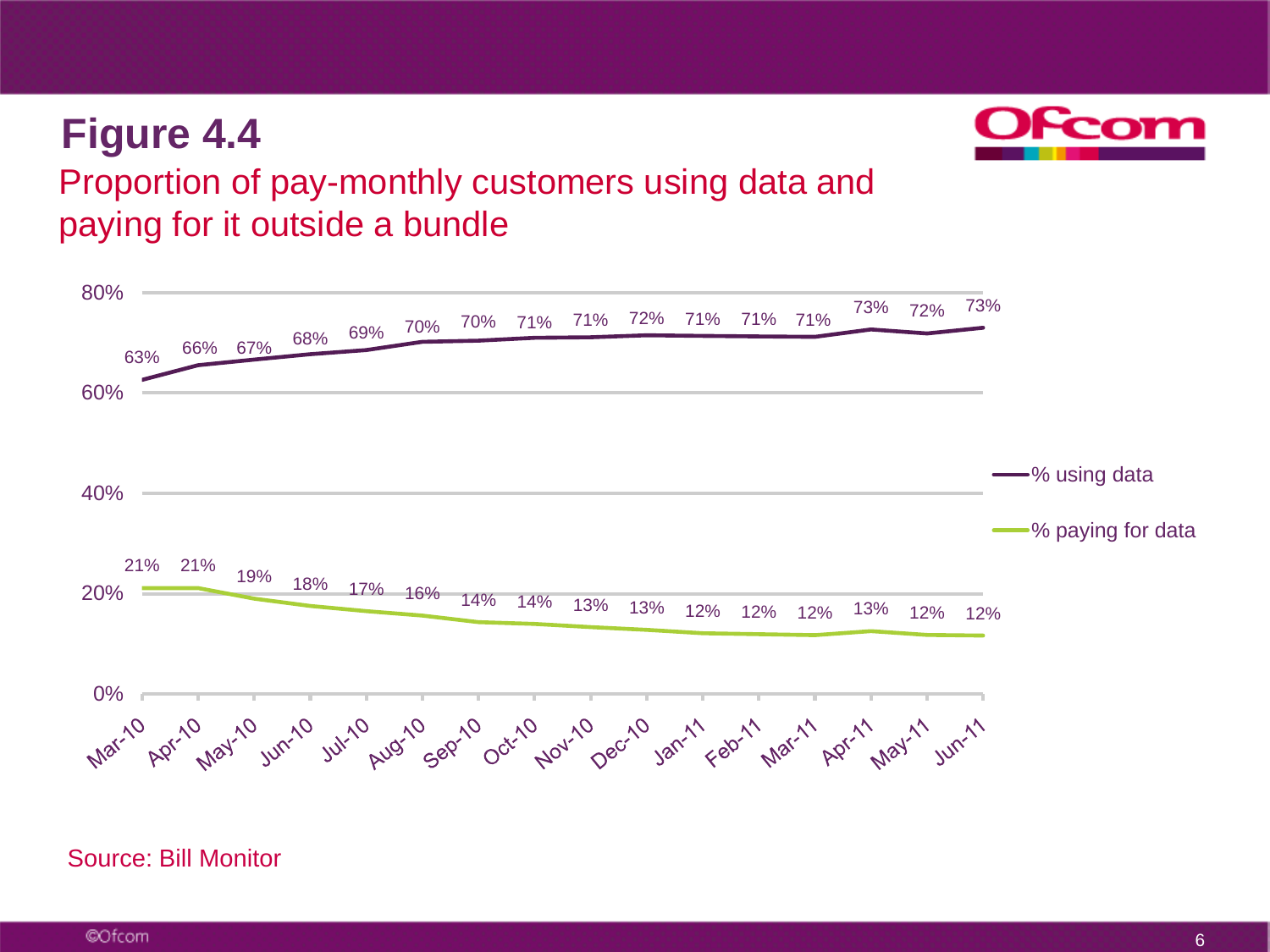

### Use of internet on mobile phones by demographic



QD28A: Which if any, of the following activities, other than making and receiving voice calls, do you use your mobile for?

Source: Ofcom technology tracker, Q1 2011

Base: All adults 16+ (n = 3474 UK, 460 16-24, 540 25-34, 1204 35-54, 535 55-64, 735 65+, 784 AB, 1014 C1, 701 C2, 975 DE, 1679 male, 1795 female)

Note: Data shows the proportion of adults who use a mobile phone for any of the following activities: Instant messaging, Downloading Apps or programs, Email, Internet access, downloading video, video streaming, visiting social networking sites.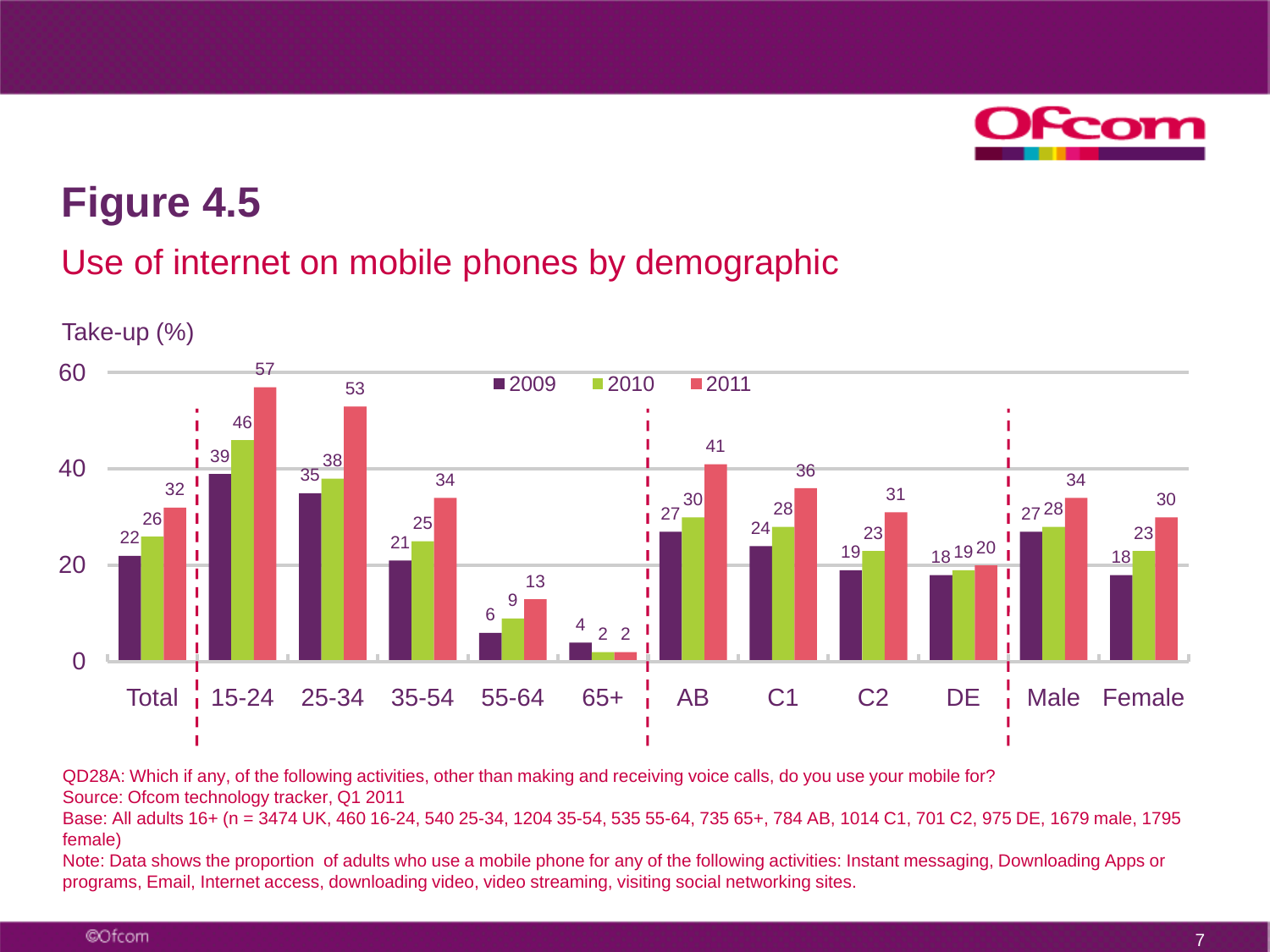### Comparative use of internet by PC and mobile users

None of the above Playing online games Watching TV, video or listening to music online Looking at social networking sites Banking/paying bills online Buying/selling online Shopping for groceries/other items Booking travel/other leisure Finding info for work/job/studies Reading/browsing News/info websites Sending/receiving emails Using search engines



Proportion of users using service (%)

Q12. Which of the following type of activities do you use the internet for? Base: All respondents (1022) Q13. And which of these do you ever use the internet on your mobile phone for? Base: Those who access the internet via mobile phone (212) Source: Monetisation of data research, conducted on behalf of the Communications Consumer Panel by Accent, fieldwork in February 2011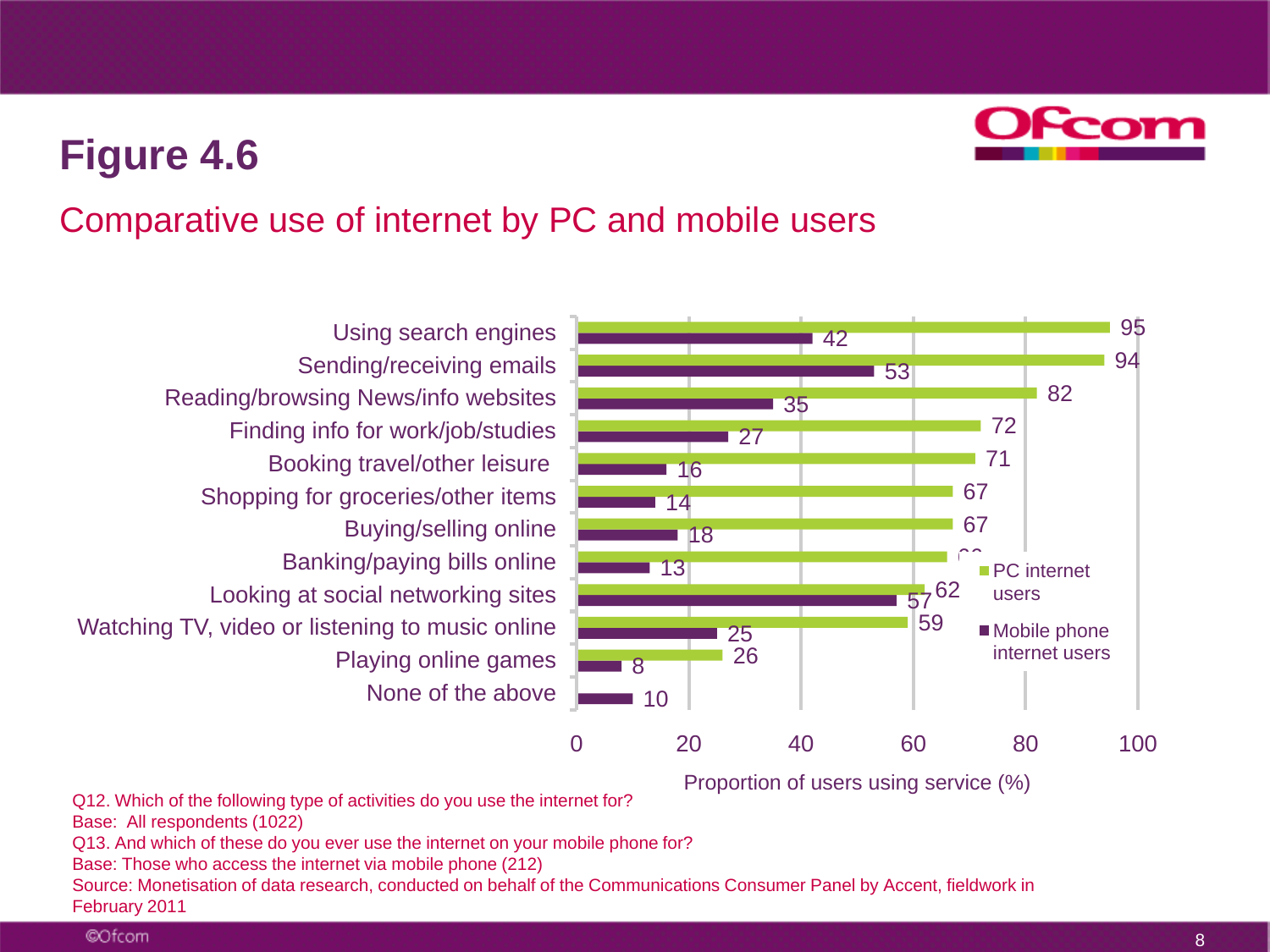

### Unique UK mobile phones accessing social networking services

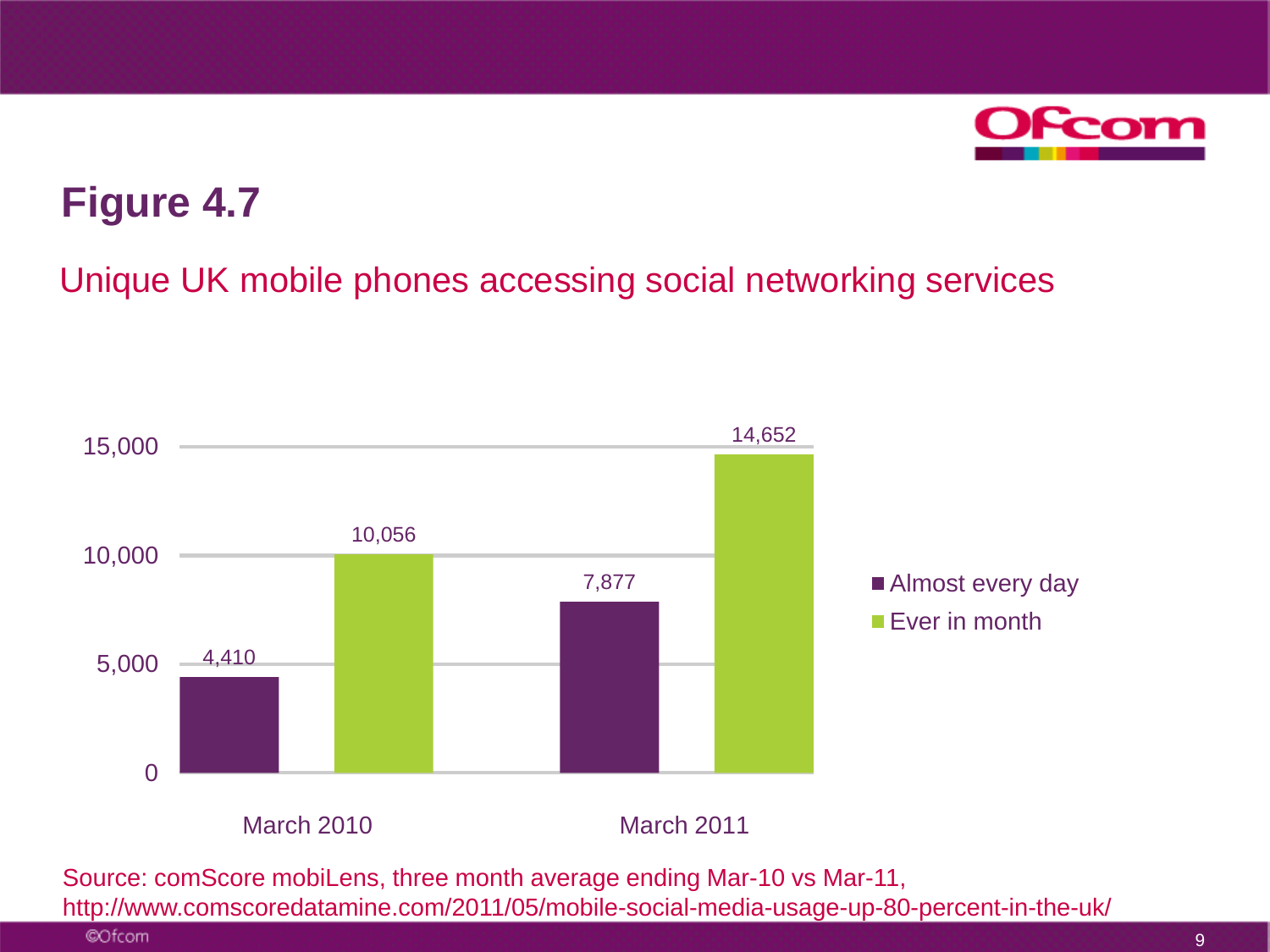

### Top 10 UK mobile internet sites, December 2010



#### Total time spent (million minutes)

Source: ComScore, Mobile Year in Review 2010 (February 2011),

[http://www.comscore.com/Press\\_Events/Presentations\\_Whitepapers/2011/2010\\_Mobile\\_Year\\_in\\_Review](http://www.comscore.com/Press_Events/Presentations_Whitepapers/2011/2010_Mobile_Year_in_Review)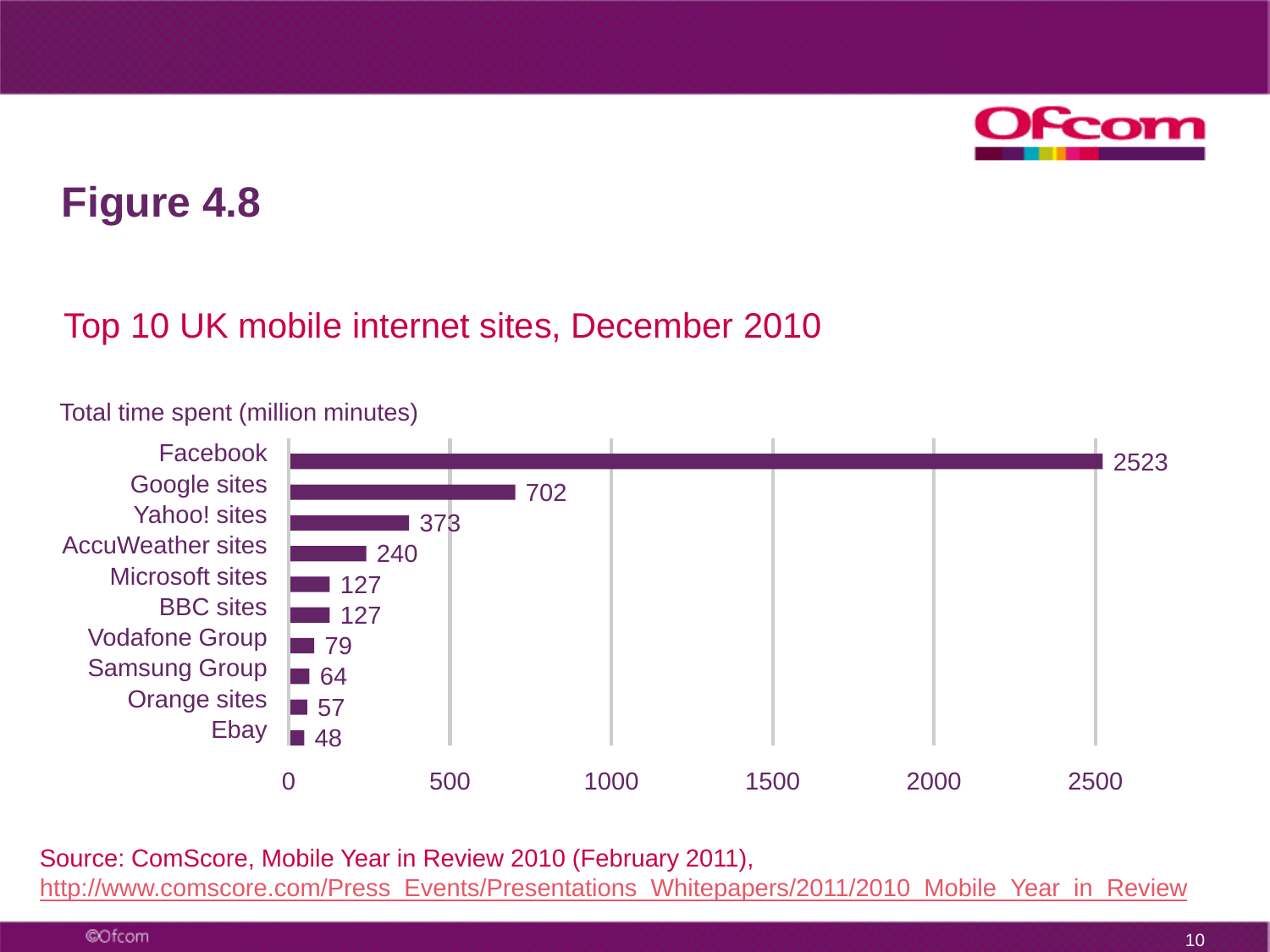Fcom

## **Figure 4.9**

### UK advertising expenditure, by sector



Source: AA/Warc Expenditure Report

Notes: All figures are nominal; CAGR = compound annual growth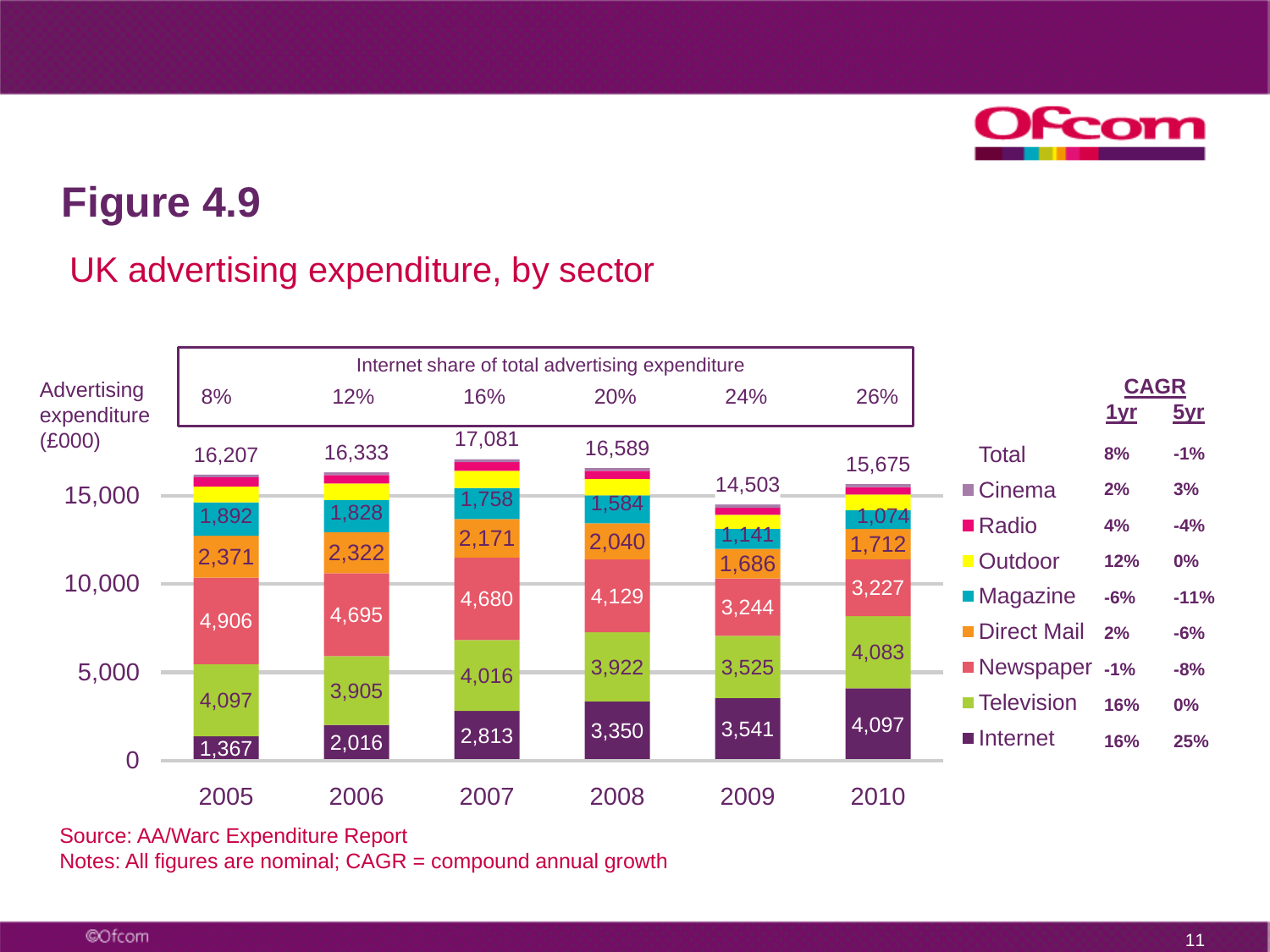

### Distribution of UK internet advertising expenditure by category



Expenditure share (%)

Source: IABUK/PwC

.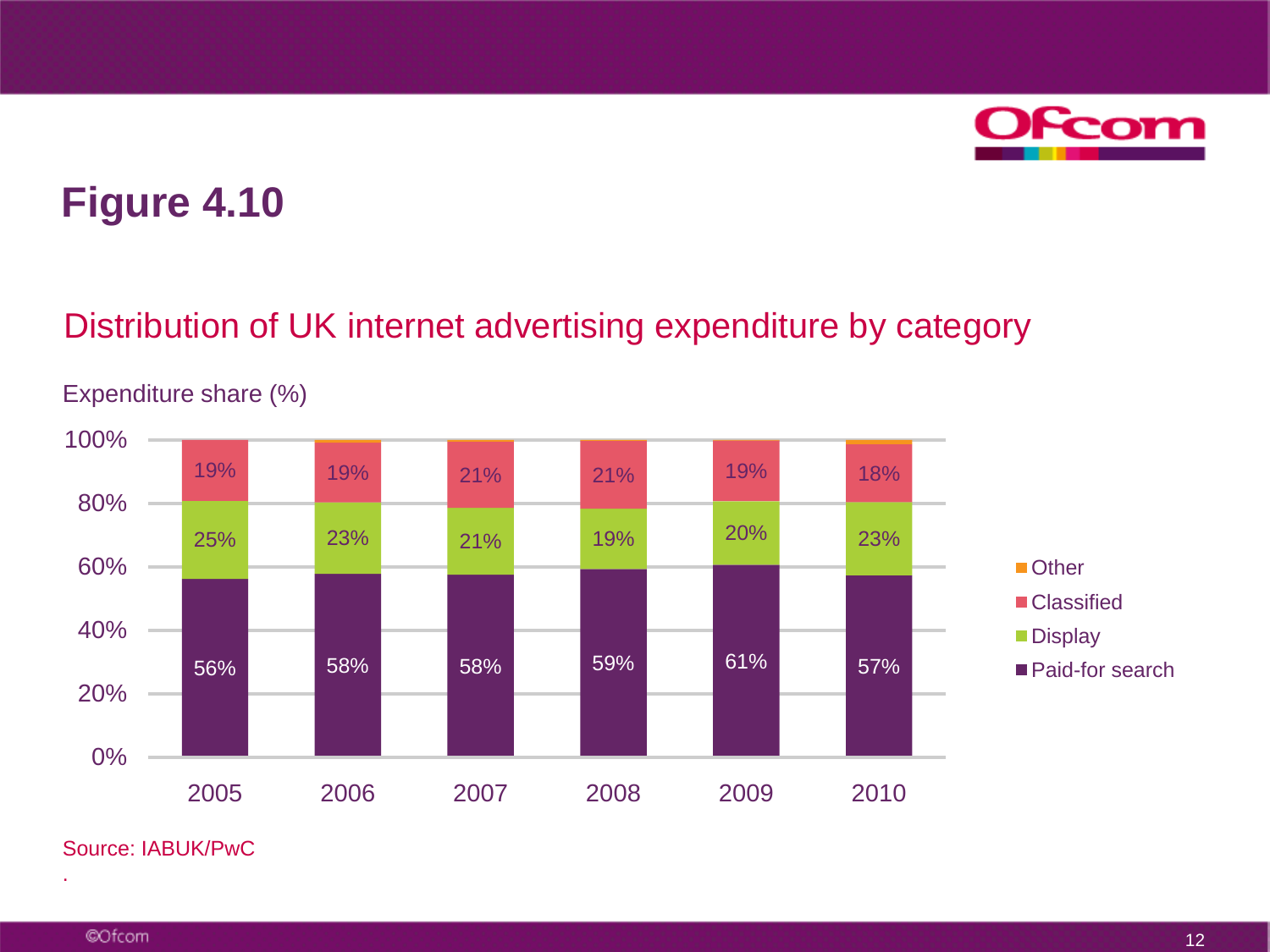

### UK internet display advertising



#### Share of total display ads, December 2010

Total display ad impressions (billions)



Source: comScore Ad matrix, cited in The 2010 Europe Digital year in Review, [http://www.comscore.com/Press\\_Events/Presentations\\_Whitepapers/2011/2010\\_Europe\\_Digital\\_Year\\_in\\_Review](http://www.comscore.com/Press_Events/Presentations_Whitepapers/2011/2010_Europe_Digital_Year_in_Review)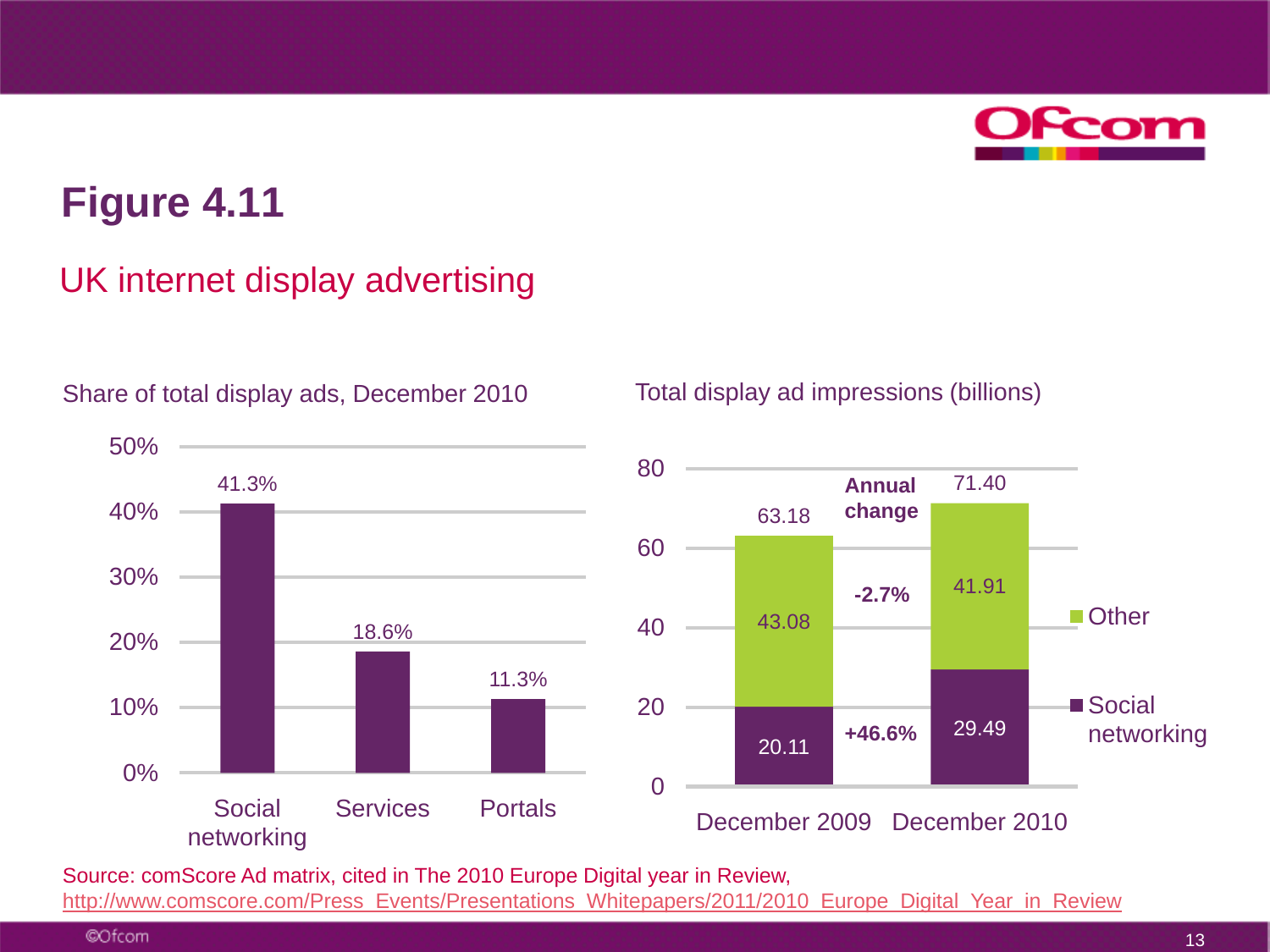

### Mobile advertising spend



#### Source: IAB, referenced at

http://www.digitalstrategyconsulting.com/intelligence/2011/03/smartphones\_helped\_double\_uk\_m.php#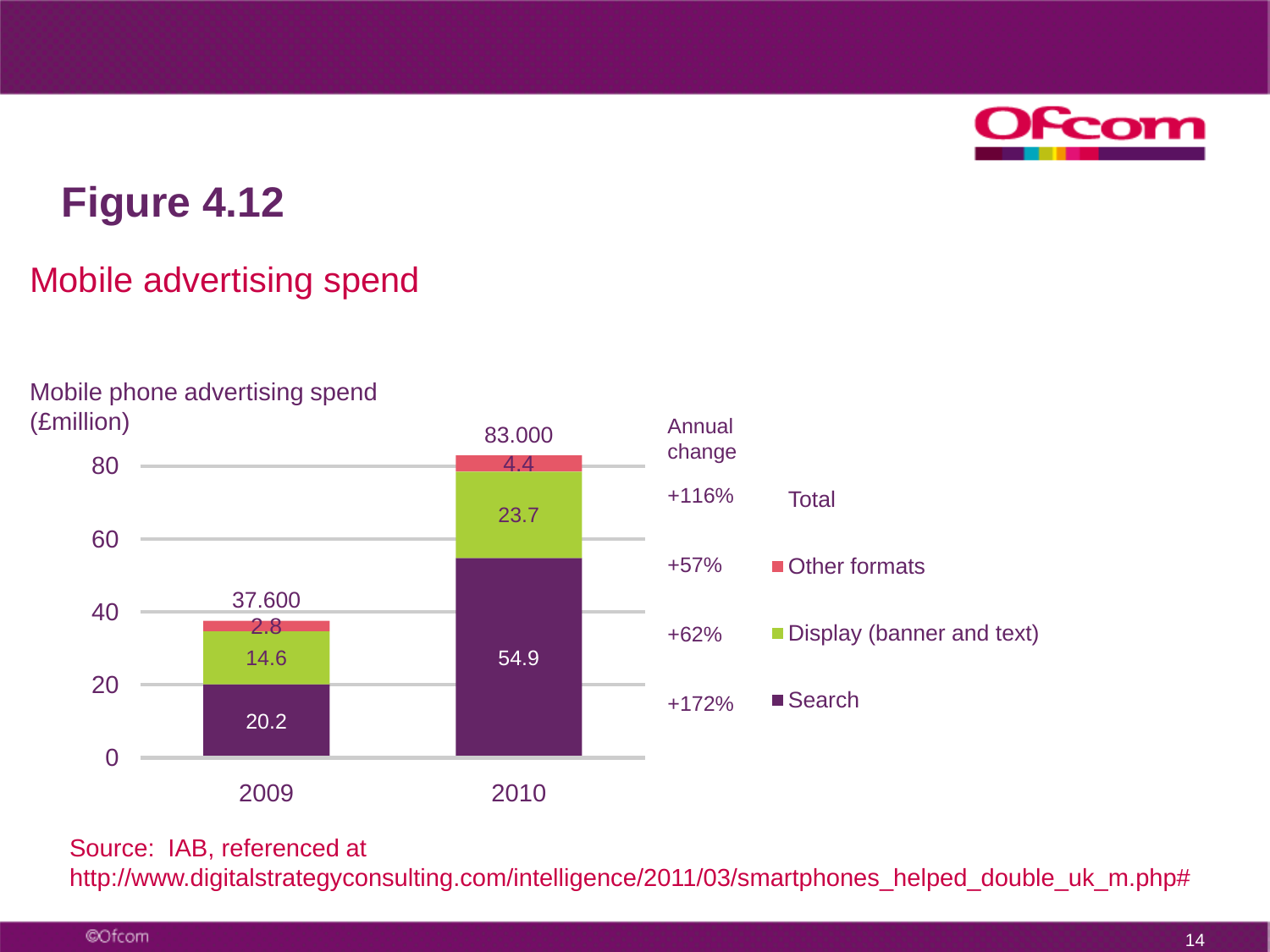

### Top 5 mobile advertising categories, 2009 and 2010



#### Source: IAB, referenced at

http://www.digitalstrategyconsulting.com/intelligence/2011/03/smartphones\_helped\_double\_uk\_m.php#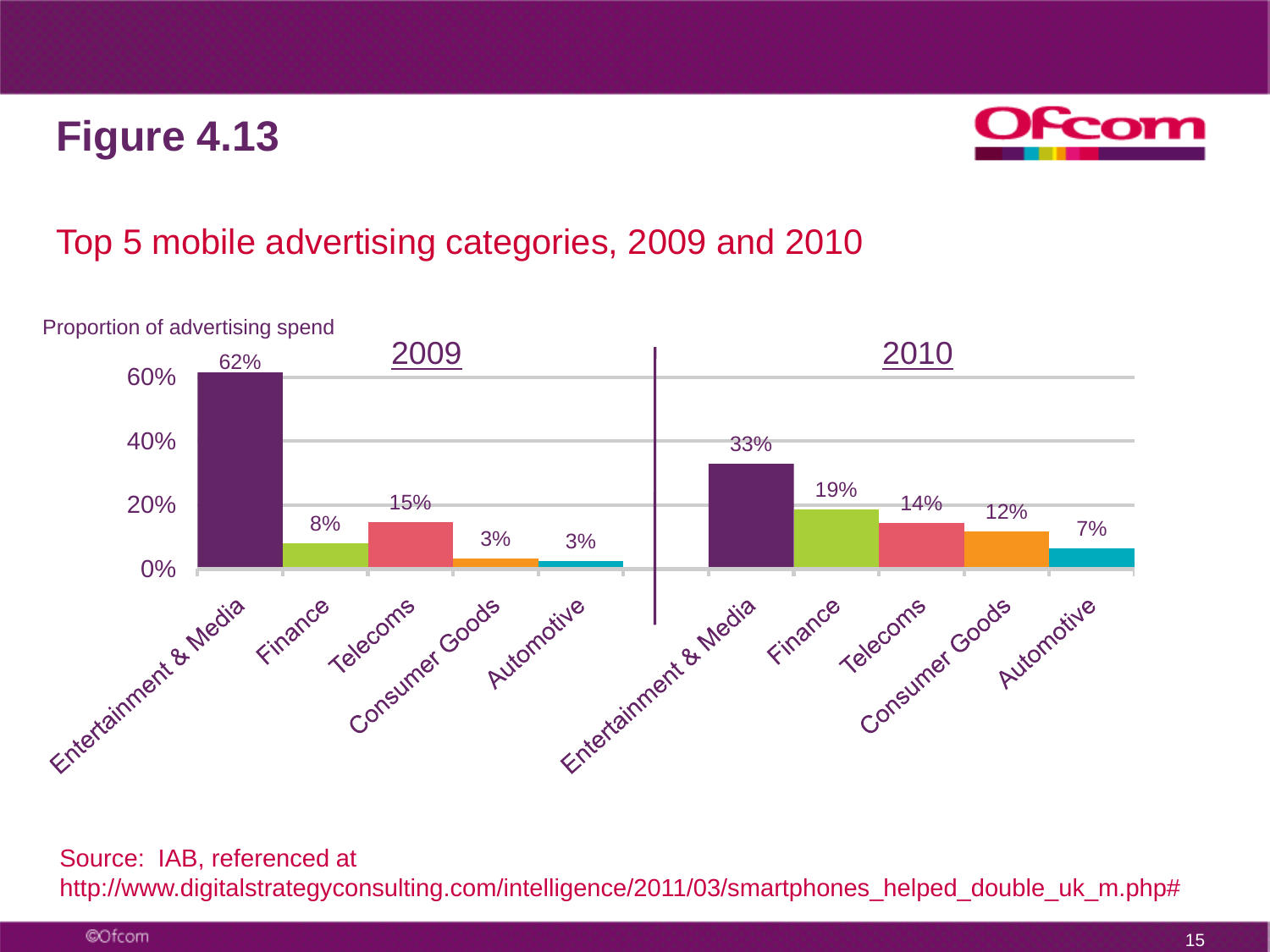

### Household PC and internet take-up, 2005-2010



Proportion of adults (%)

QE1: Does your household have a PC or laptop computer? / QE2: Do you or does anyone in your household have access to the Internet/Worldwide Web at HOME (via any device, e.g. PC, mobile phone etc)? / QE6: Which of these methods does your household use to connect to the Internet at home?

Source: Ofcom technology tracker, Q1 2011.

Base: All adults aged 16+ (n=3474)

Note 1: "Internet on mobile" is the % of adults who use a mobile phone for any of the following activities: Instant messaging, Downloading Apps or programs, Email, Internet access, downloading video, video streaming, visiting social networking sites.

Note 2: From,Q1 2009 the 'Internet' figure includes those who access the internet on mobile phones.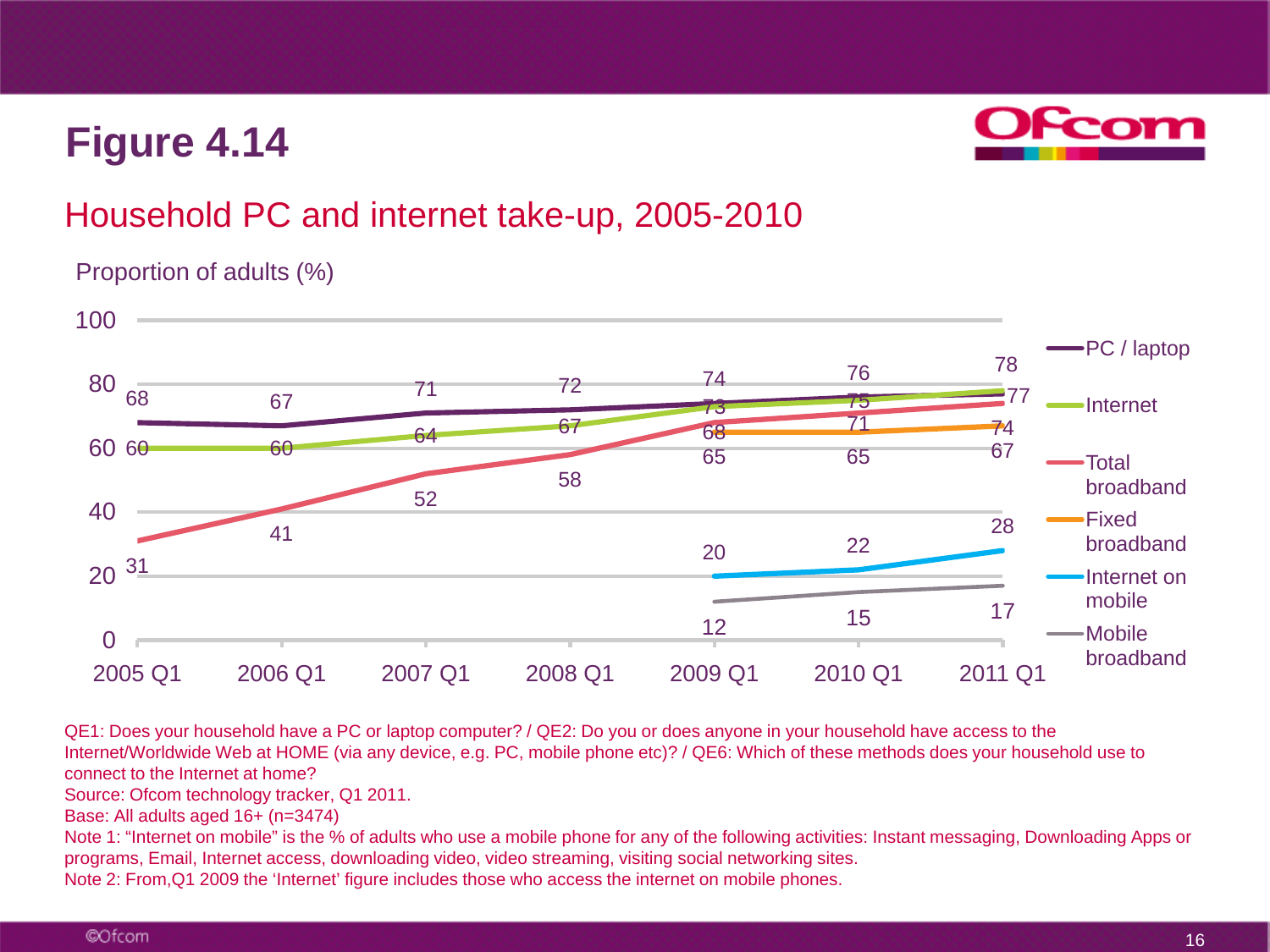

### Use of wireless router vs. broadband take-up, 2007-2011

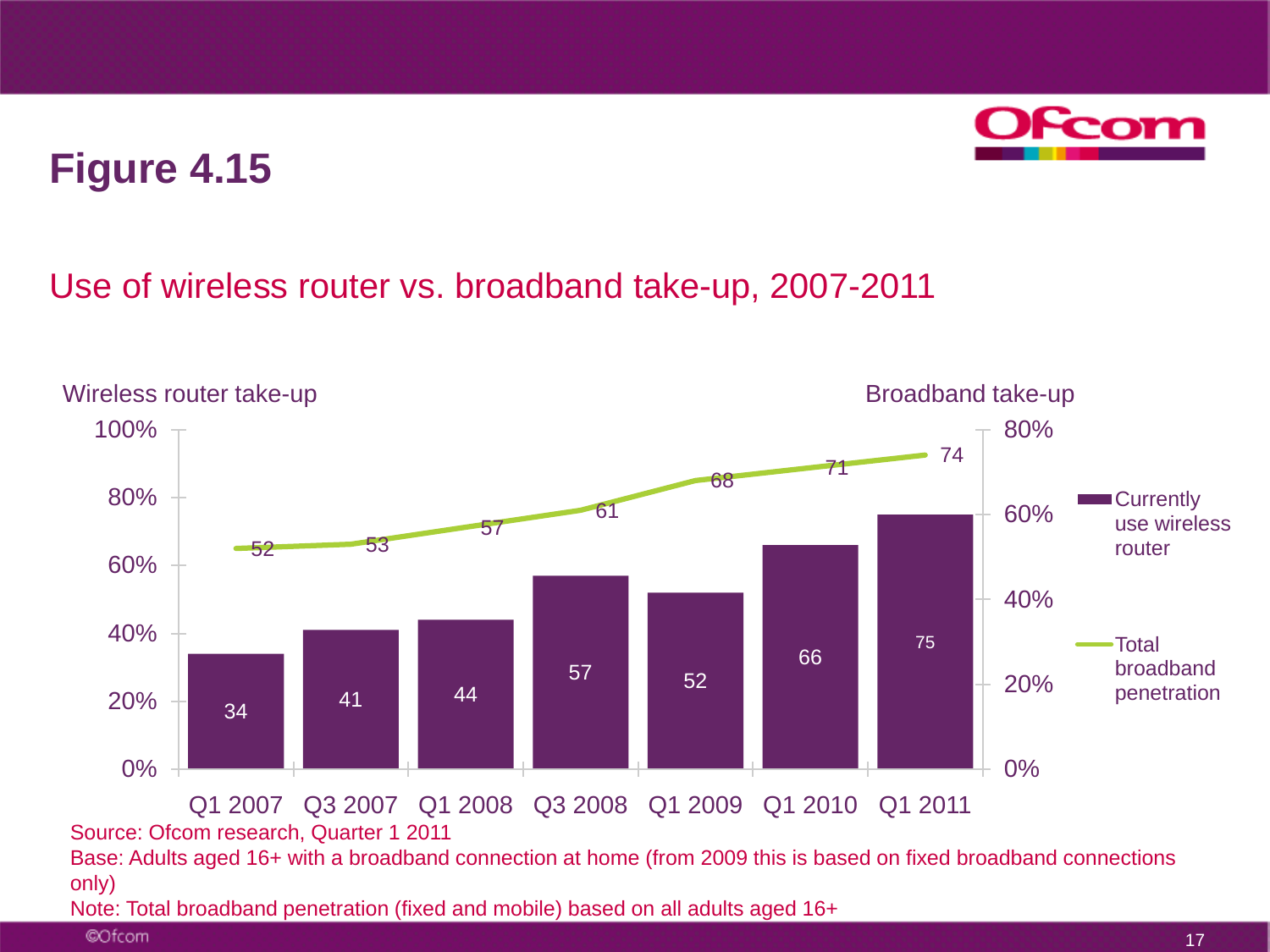

## **Figure 4.16** Devices used to visit internet websites in 2010, by age



IN1/ IN2 – Do you or does anyone in your household have access to the internet at home through a laptop or computer? And do you personally use the internet at home?/ Do you own and use any of the items shown on this card to visit internet websites? (Prompted responses, single coded) Base: All adults aged 16+ (2117 aged 16+, 295 aged 16-24, 328 aged 25-34, 409 aged 35-44, 314 aged 45-54, 336 aged 55-64, 434 aged 65+) Significance testing shows any difference between any age group and all adults aged 16+ Source: Ofcom research, fieldwork carried out by Saville Rossiter-Base in April to May and September to October 2010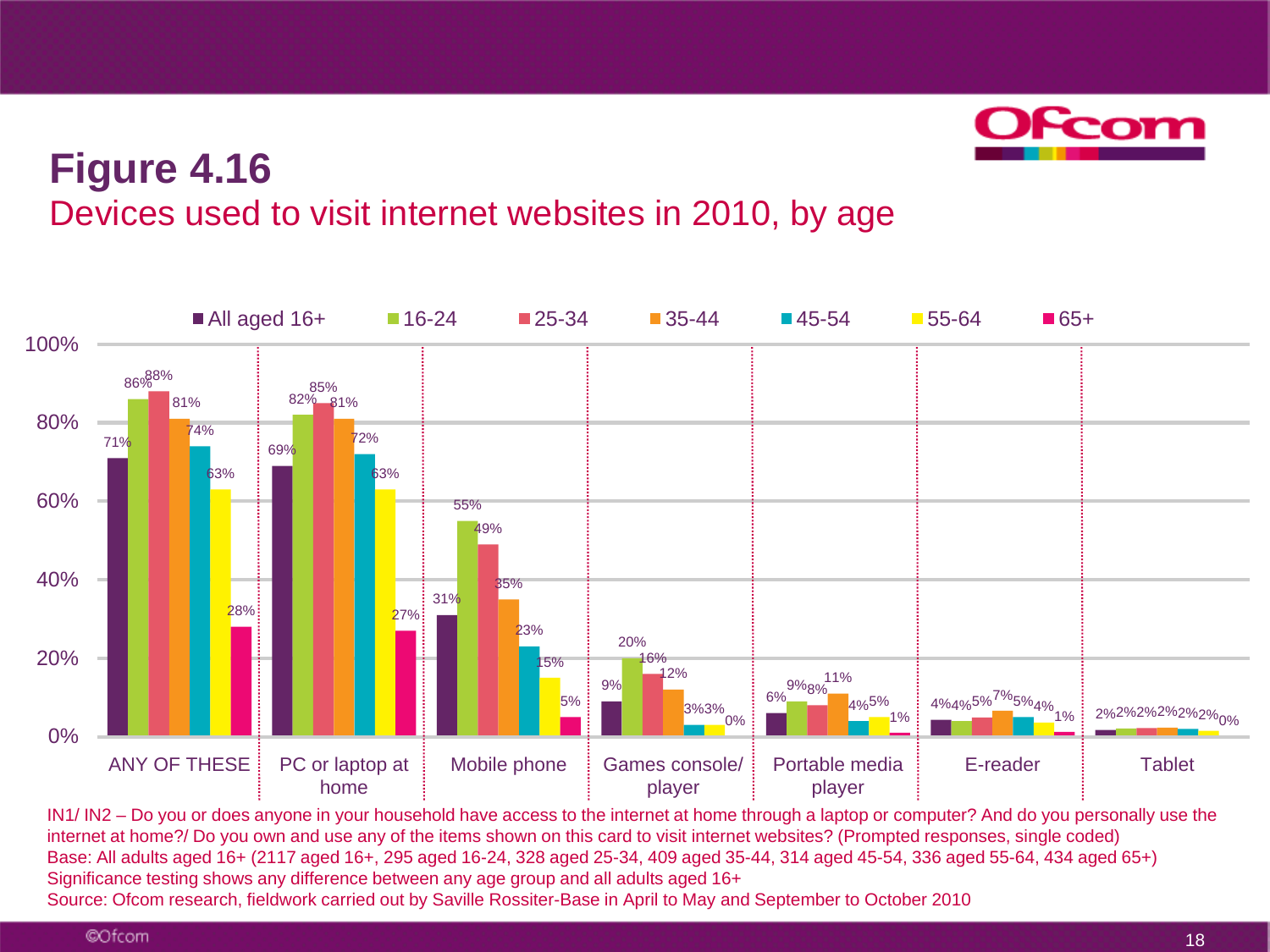

### Home internet access, by age, socio-economic group and gender



Home internet access (%)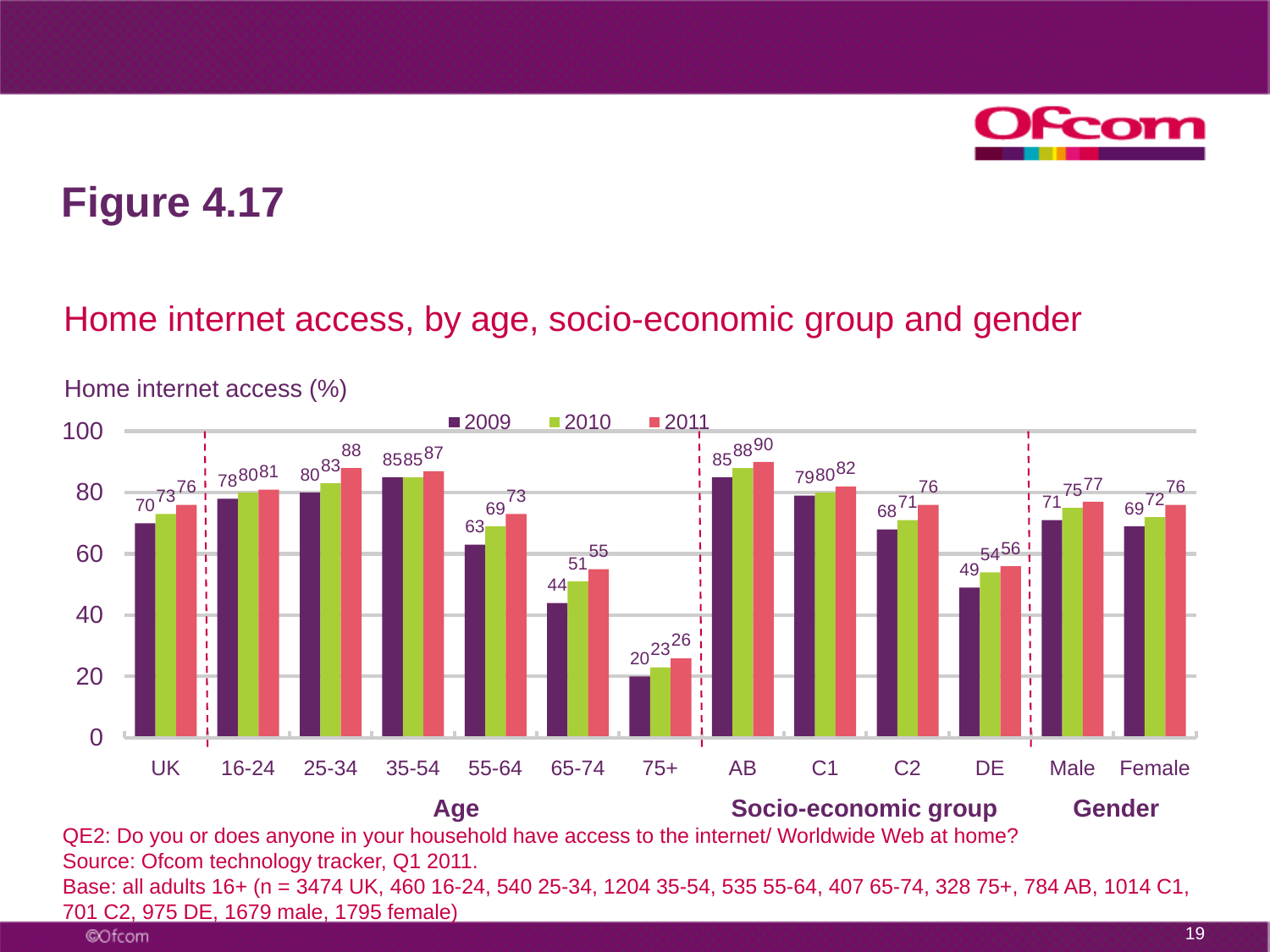

### Reasons for using the internet, by age, gender and SEG



IN42 – Which, if any of these are reasons why you use the internet? (prompted responses, multi-coded) Base: All adults aged 16+ who use the internet at home or elsewhere (1489 aged 16+ in 2010, 271 aged 16-24, 287 aged 25-34, 338 aged 35-44, 245 aged 45-54, 214 aged 55-64, 134 aged 65+, 752 male, 737 female, 433 AB, 478 C1, 278 C2, 300 DE) Source: Ofcom research, fieldwork carried out by Saville Rossiter-Base in April to May and September to October 2010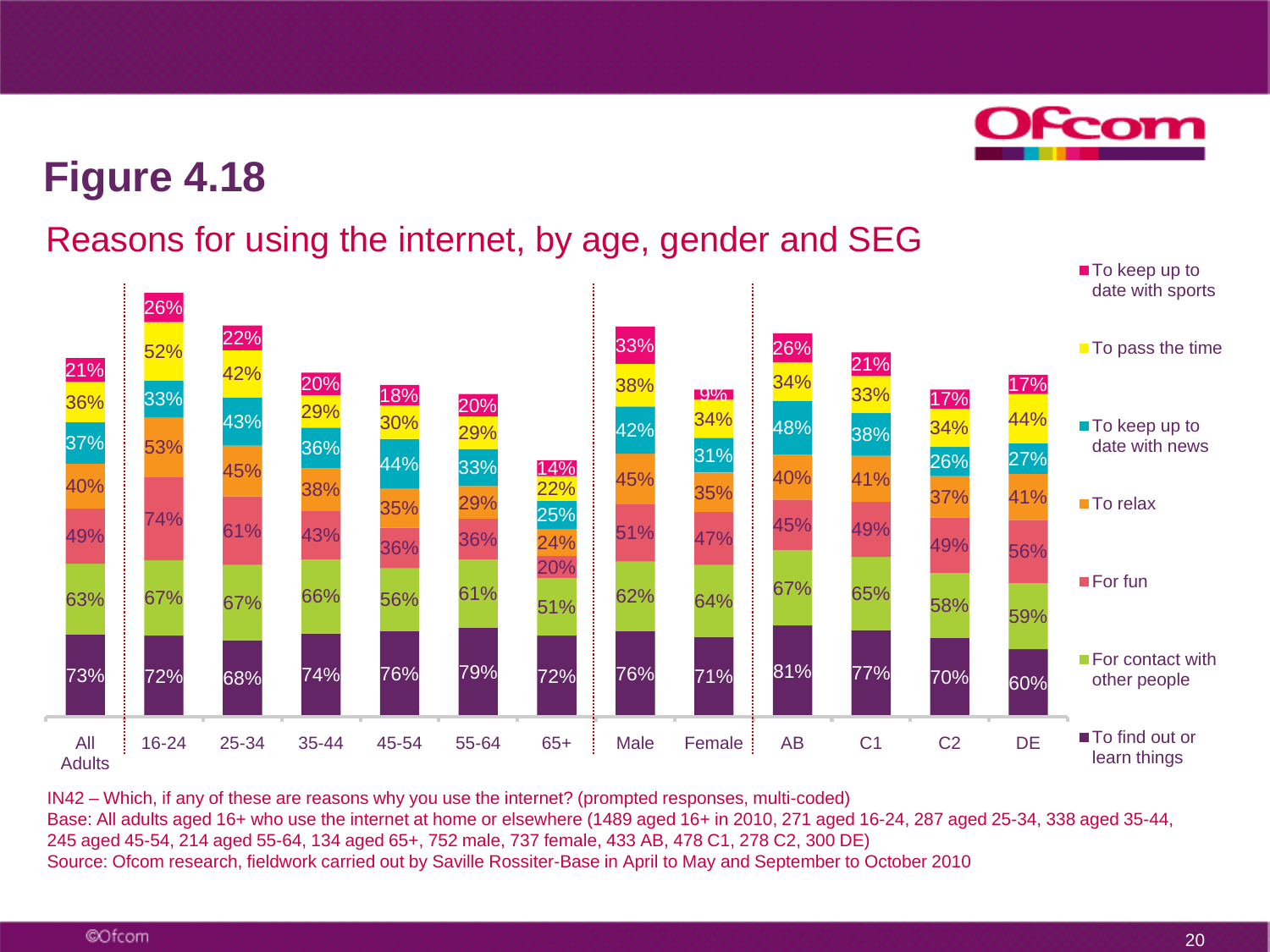

### Average time spent on the internet by age and gender

Average monthly hours online per internet user



Source: UKOM/Nielsen, April 2011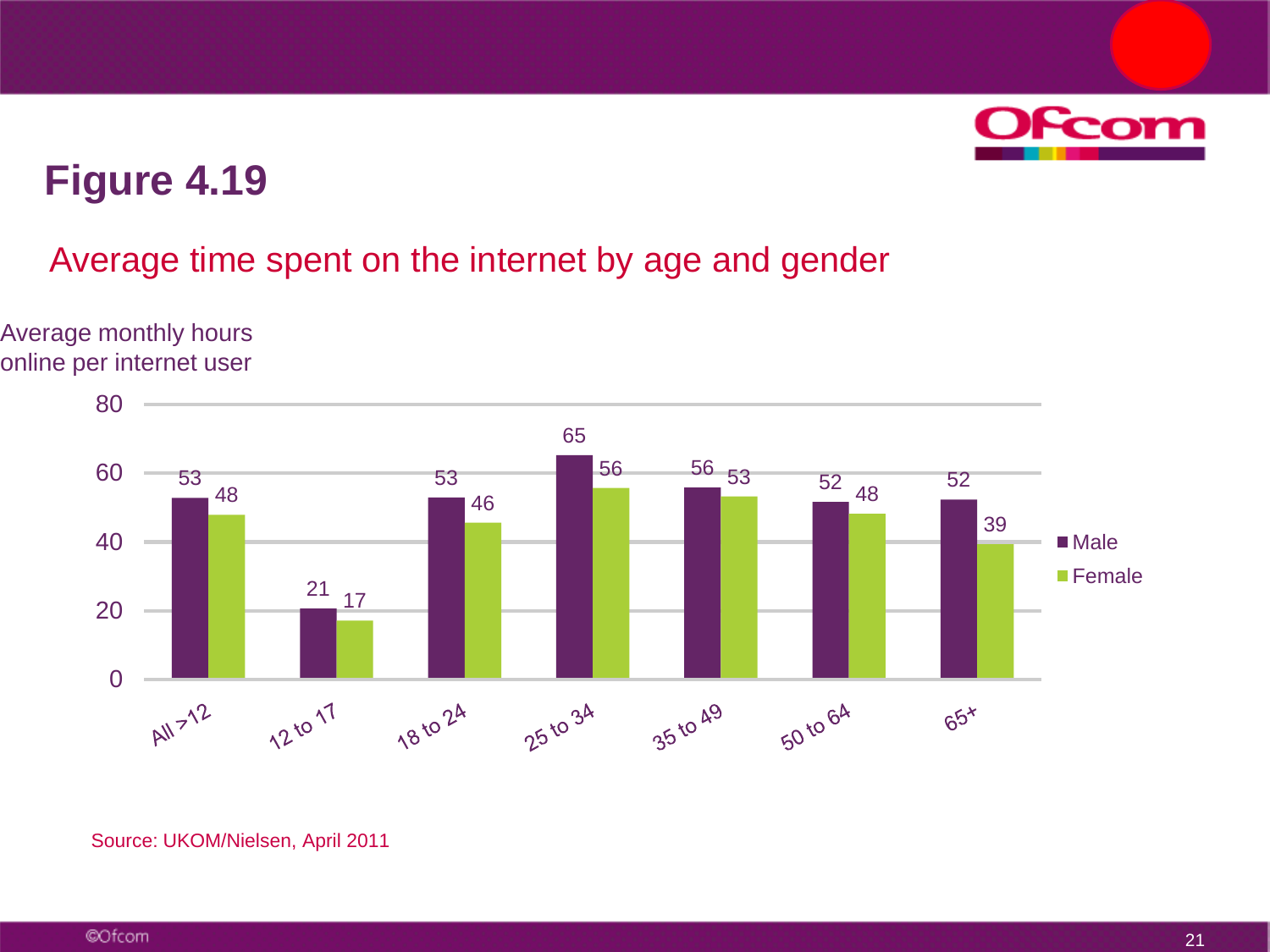

### Internet usage by gender (total time spent online)



Source: UKOM/Nielsen, April 2011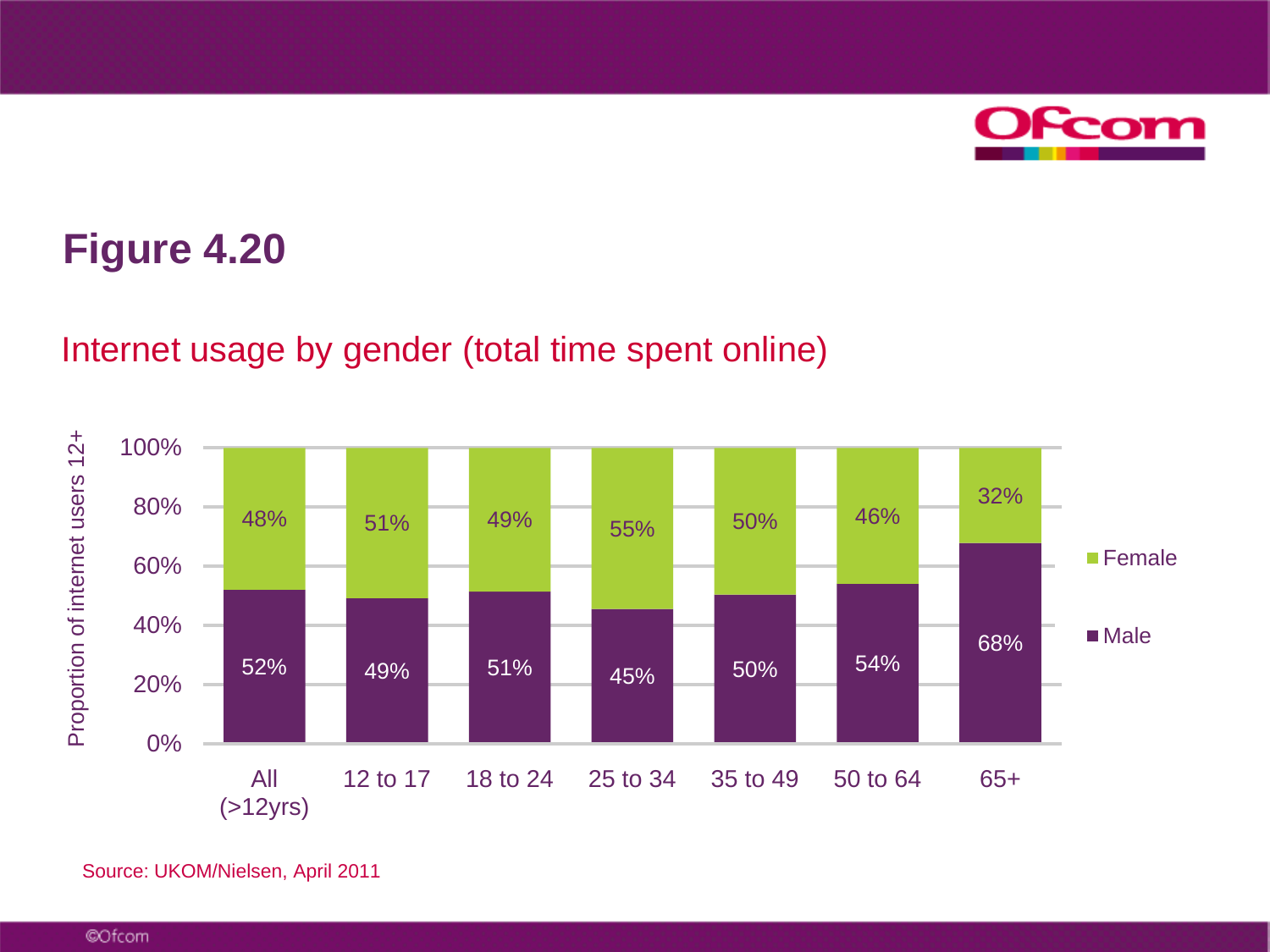

### Monthly internet-enabled PC time per user, by region



Source: UKOM/Nielsen, home and work panel, applications included. Month of April 2011. Regions based on ISBA regions. Note: active online universe = number of users aged 2+ who use an internet-enabled computer.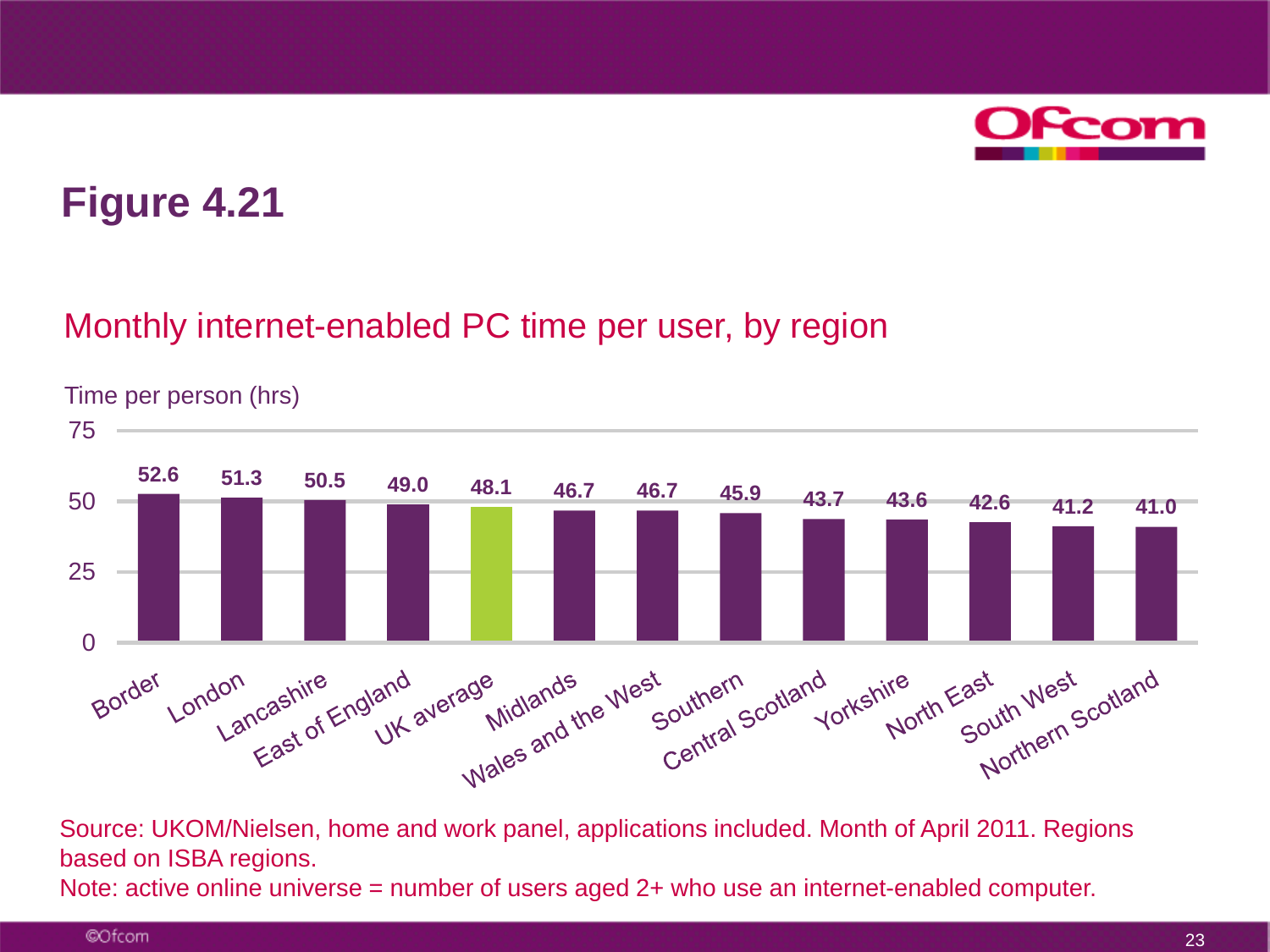### Claimed use of the internet for selected activities

4 3 **7** 8  $1<sub>0</sub>$ 8 21 23 14 19 23 16 24 29 32 37 49 46 37 76 77 96 9  $\alpha$ 13 13 13 22 19 16  $24$ 17 16 23 22 11 15 35 12 12 2 **98 17 19 21 34 36 36 38 39 40 41 45 55 59 60 61 72 88 89** 0% 20% 40% 60% 80% 100% Streamed audio services Uploading/ adding content to internet Listening to radio Realtime gambling/auctions Instant messaging Finding/ downloading info for college Find health information Downloading music/films/video clips Playing games Using local council/ Government websites Watching video clips/ webcasts Finding/ downloading info for work TV/ Video viewing Finding/ downloading info for personal use Using social networking sites **Banking** Purchasing goods/services General surfing/browsing Sending and receiving email Any Used in the past week Use less often +2 +2  $+/-0$ +2  $+4$ +3 +2 -1  $+5$ +3  $+/-()$ -1 -1 -1 +1  $+/-0$ -1 +1 -1

QE5. Which, if any, of these do you or members of your household use the internet for whilst at home? Source: Ofcom research, Quarter 1 2011

Base: Adults aged 16+ with a broadband connection at home (n= 2481 UK)



**Increase Since Q1 2010 (%-age points)**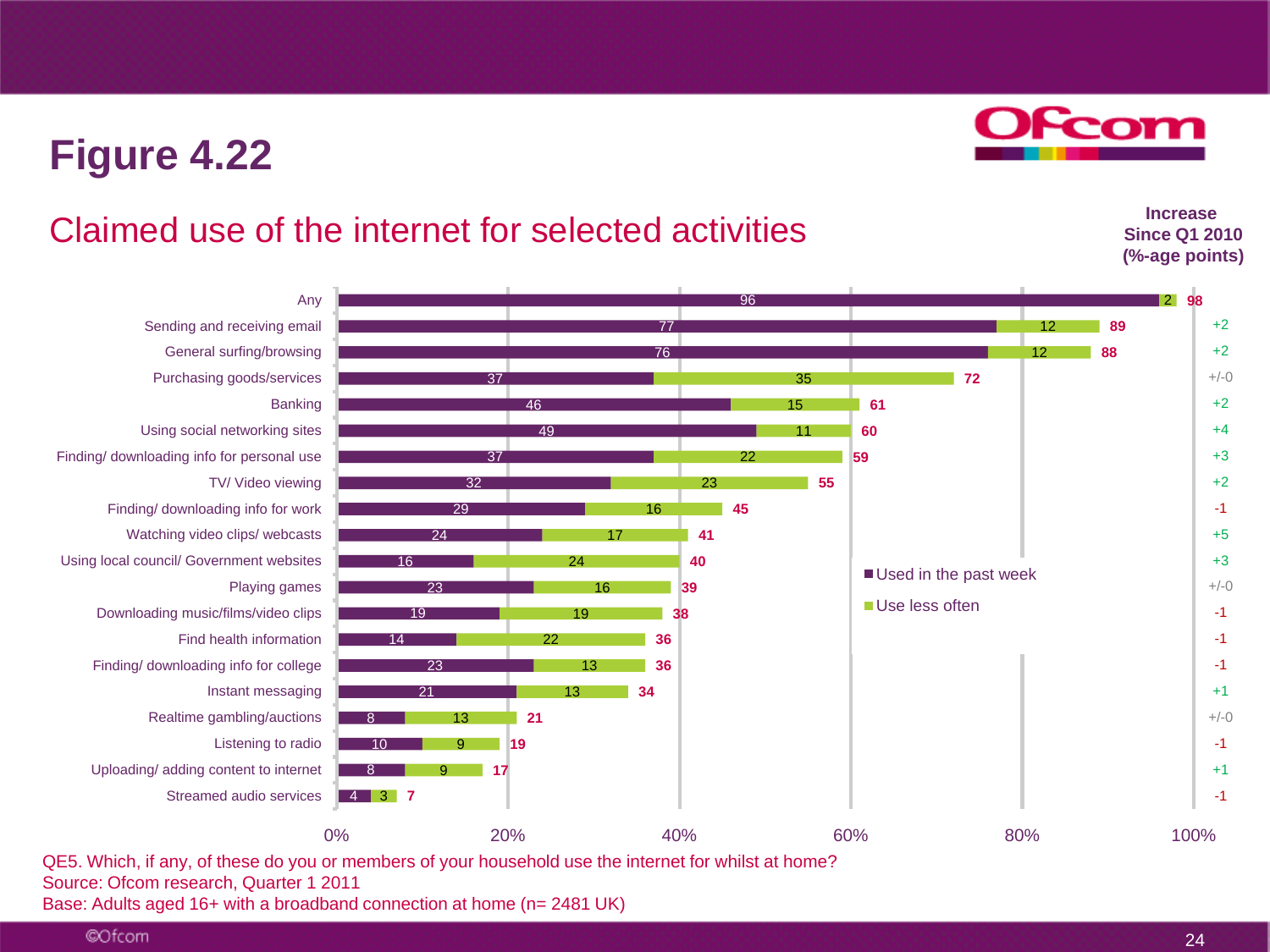

### Breadth of internet use (number of internet activities undertaken)

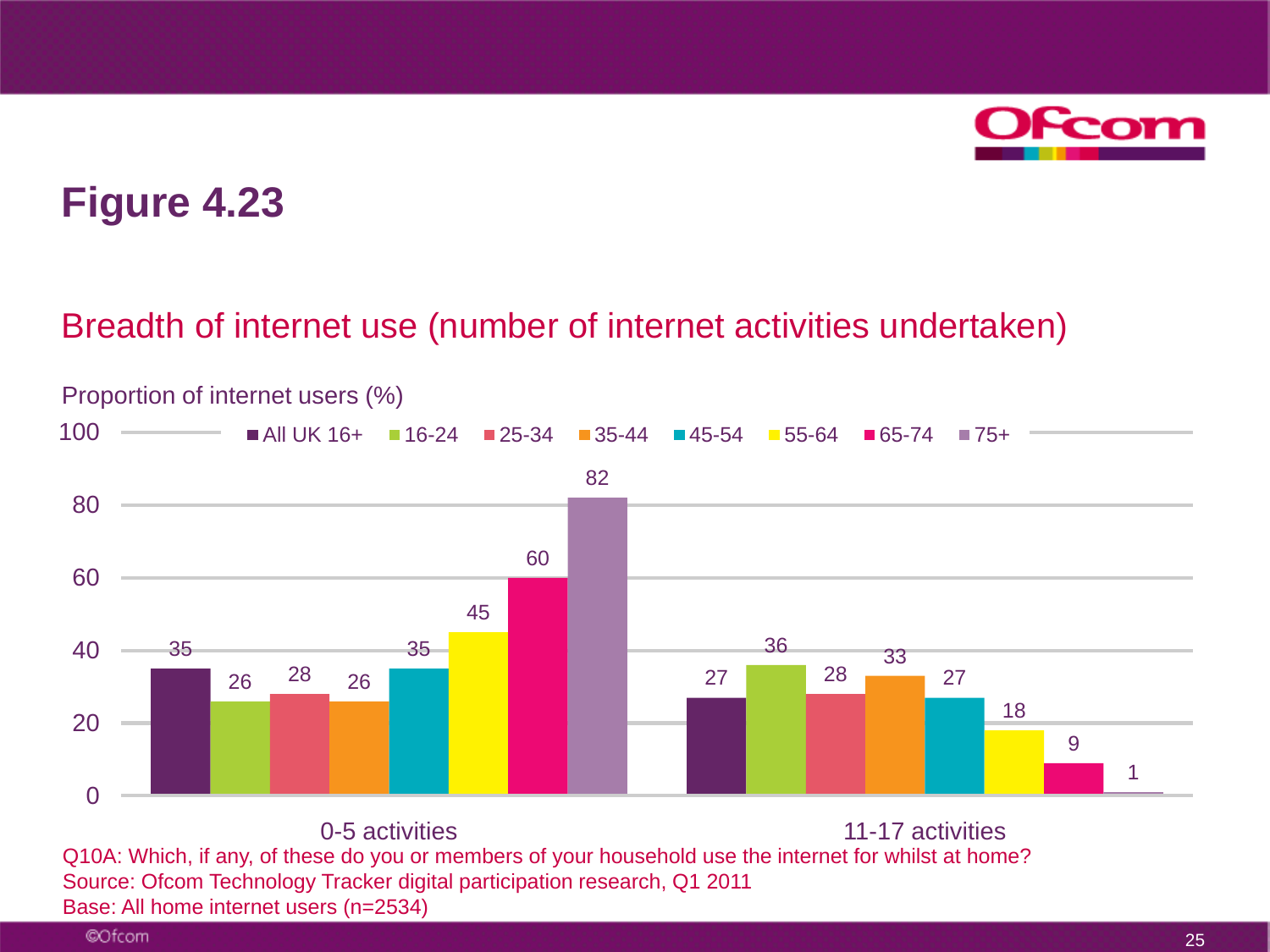## **Fcom**

## **Figure 4.24**



IN10D – Overall then, how confident are you as an internet user? (Prompted responses, single coded) Base: All adults aged 16+ who use the internet at home or elsewhere (1489 aged 16+ in 2010, 271 aged 16-24, 287 aged 25-34, 338 aged 35-44, 245 aged 45-54, 214 aged 55-64, 134 aged 65+, 752 male, 737 female, 433 AB, 478 C1, 278 C2, 300 DE) Source: Ofcom research, fieldwork carried out by Saville Rossiter-Base in April to May and September to October 2010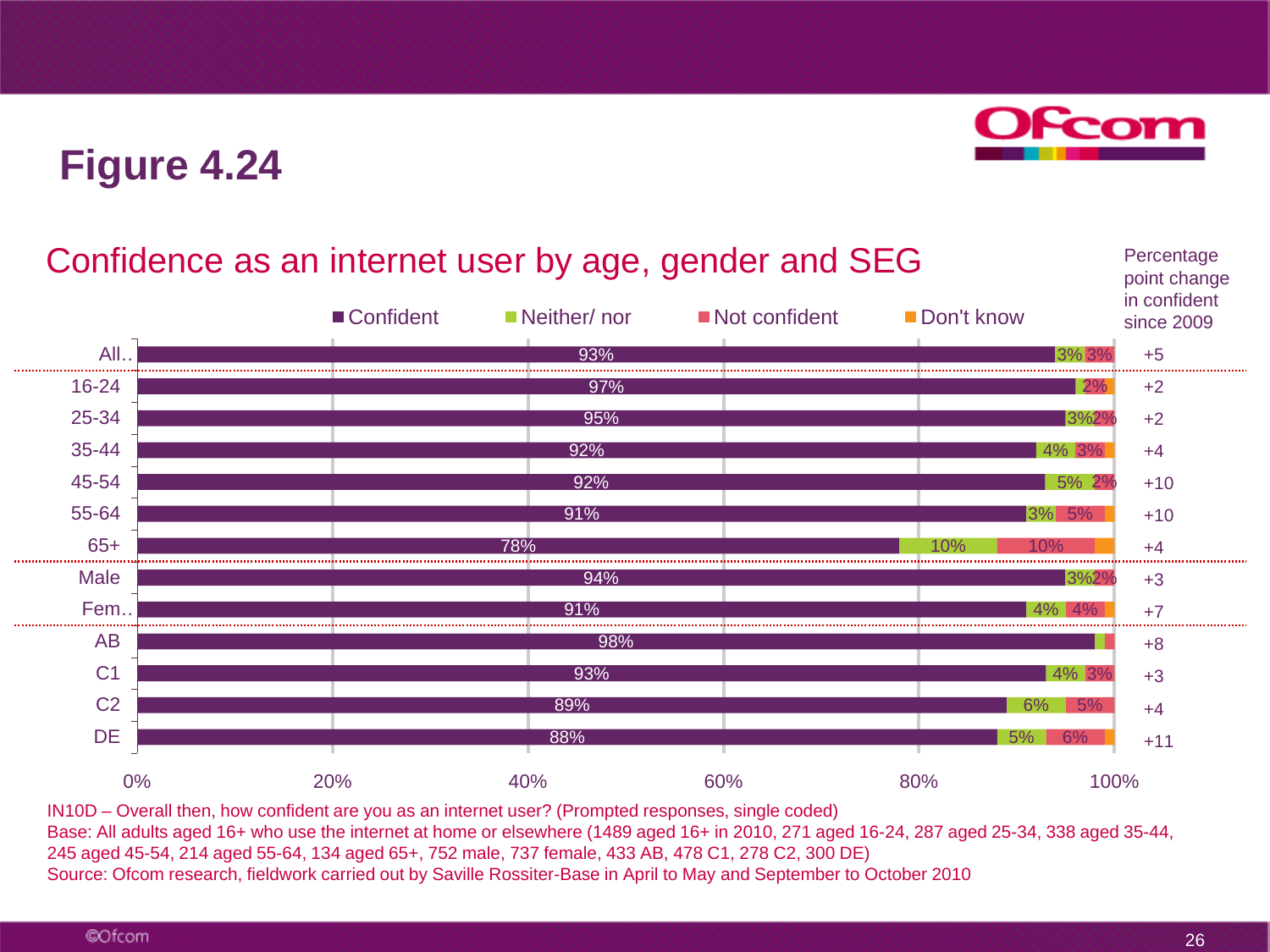

### Concerns about the internet among users, by age



IN30 – Can you tell me if you have any concerns about what is on the internet? (Spontaneous responses, multi-coded)

Base: Adults aged 16+ who use the internet at home or elsewhere (1489 aged 16+, 271 aged 16-24, 287 aged 25-34, 338 aged 35-44, 245 aged 45- 54, 214 aged 55-64, 134 aged 65+)

Source: Ofcom research, fieldwork carried out by Saville Rossiter-Base in April to May and September to October 2010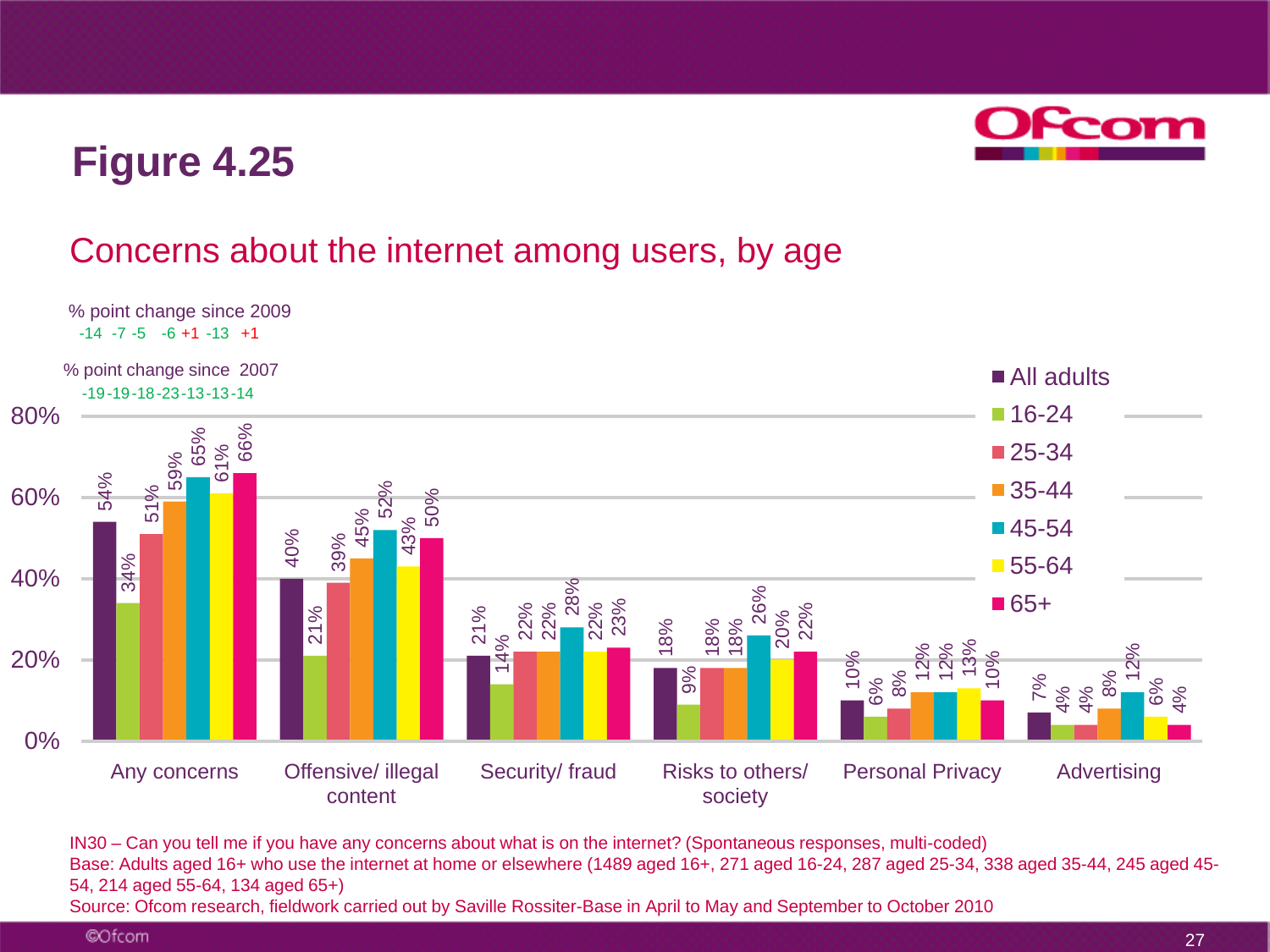## **Figure 4.26** Concerns about privacy online



How concerned are you about your privacy on line?

Are you more or less concerned about privacy issues using a mobile phone compared to a PC?



Q10. Generally speaking, when you use the internet, how concerned are you about your privacy on line?

Base: All respondents (1022)

Q11. Are you more or less concerned about privacy issues when you use your mobile phone to access the internet compared to when you use a PC, laptop or tablet?

Base: Those who access the internet via mobile phone (212)

Source: Monetisation of data research, conducted on behalf of the Communications Consumer Panel by Accent, fieldwork in February 2011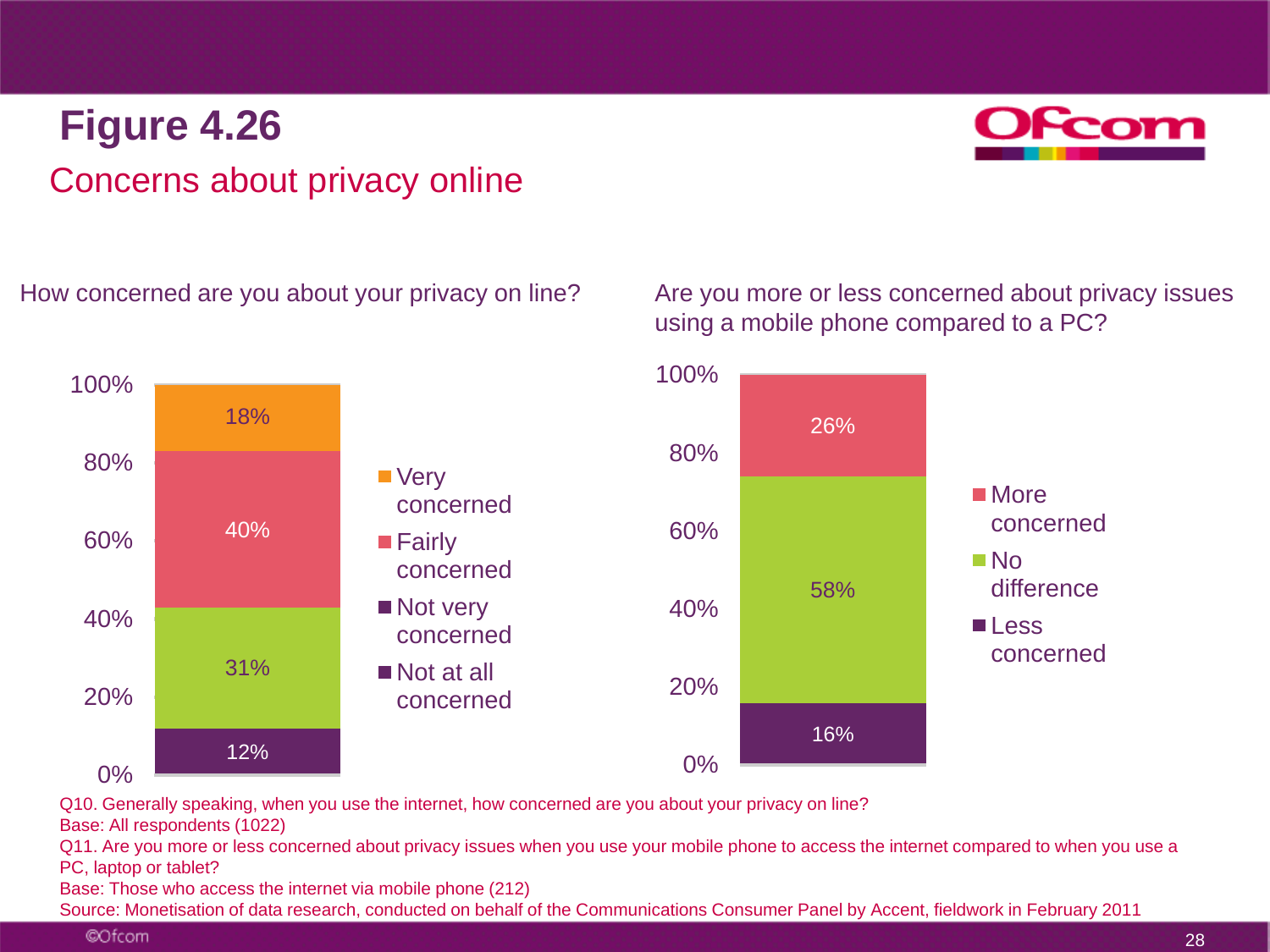

### UK internet sectors' share of total PC internet time



#### Source: UKOM/Nielsen.

Note: Home and work panel, applications included. Email excludes work-related email.

©Ofcom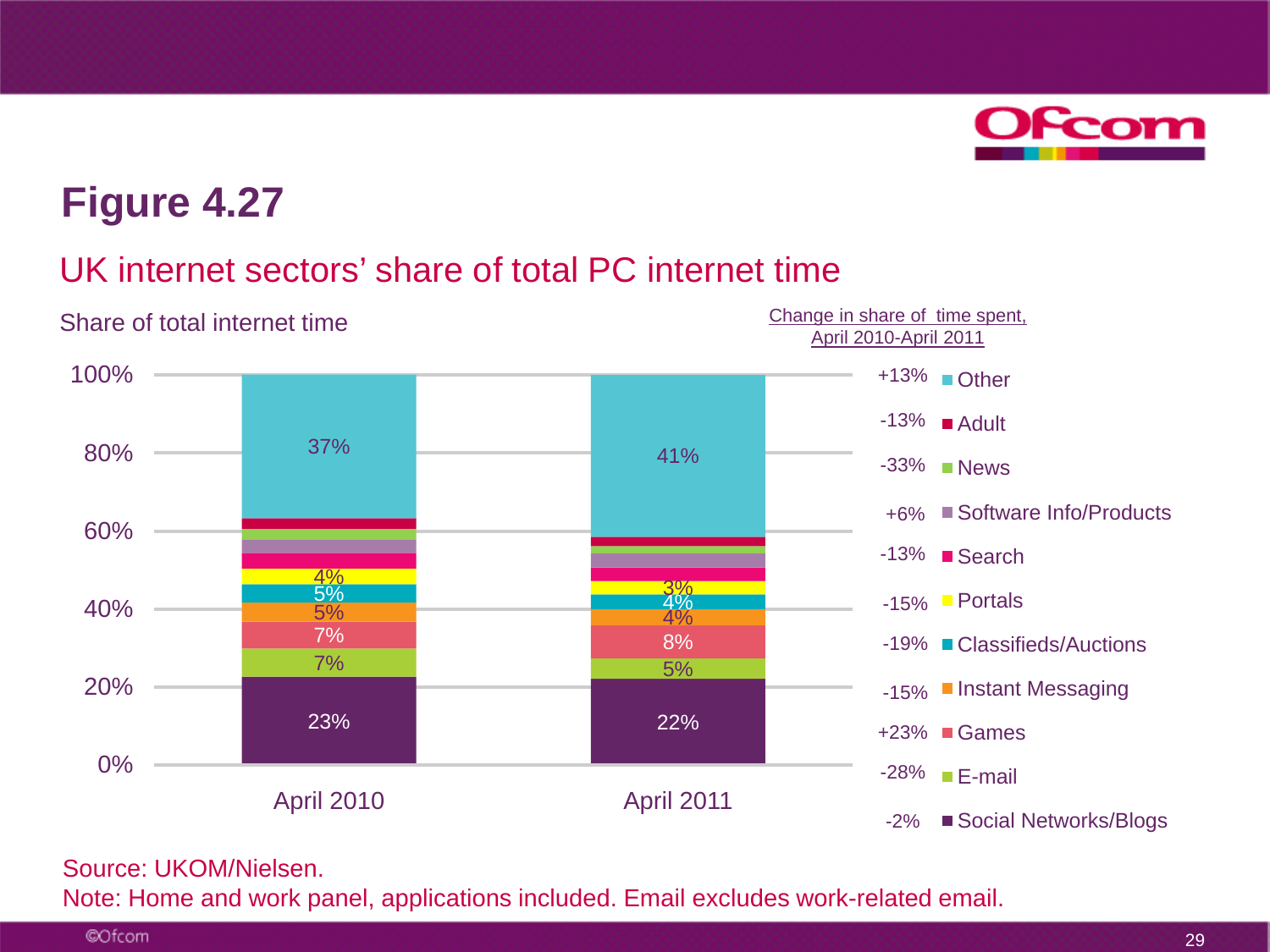

### Most popular site categories, by active reach



Source: UKOM/Nielsen home and work panel, applications included, month of April 2011. Note: "active reach" = the percentage of all active 2+ unique persons who visited the site or used the application. 'Active' is defined as anyone who used an internet-enabled computer within the time period.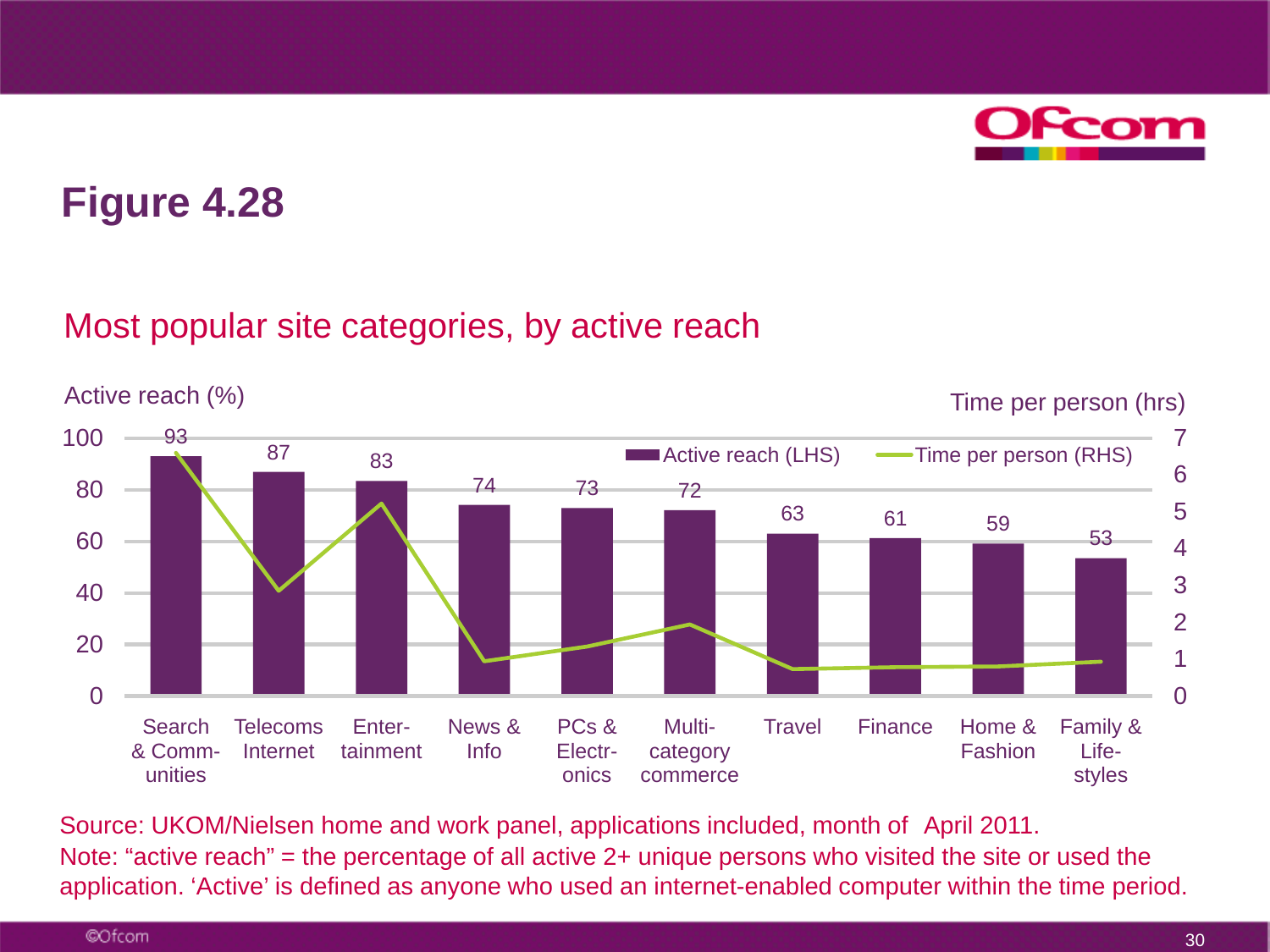

### PC-time per user per month spent on internet activities



#### Source: UKOM/Nielsen Notes: Home and work panel, applications included; Email excludes work-related email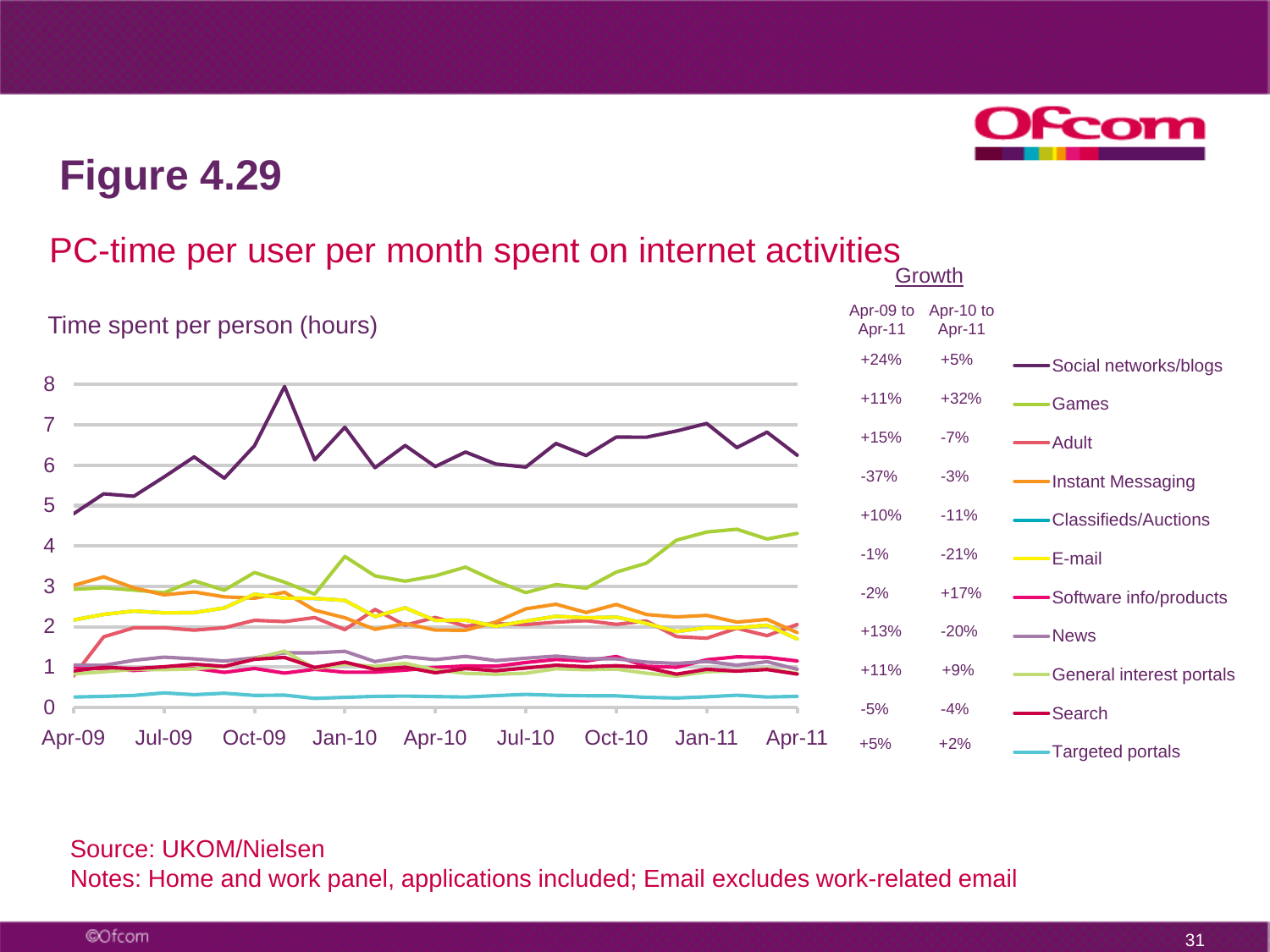

### Top 20 UK websites by time spent on PCs online, April 2011



Source: UKOM/Nielsen, April 2011; 'At home' data excluding internet applications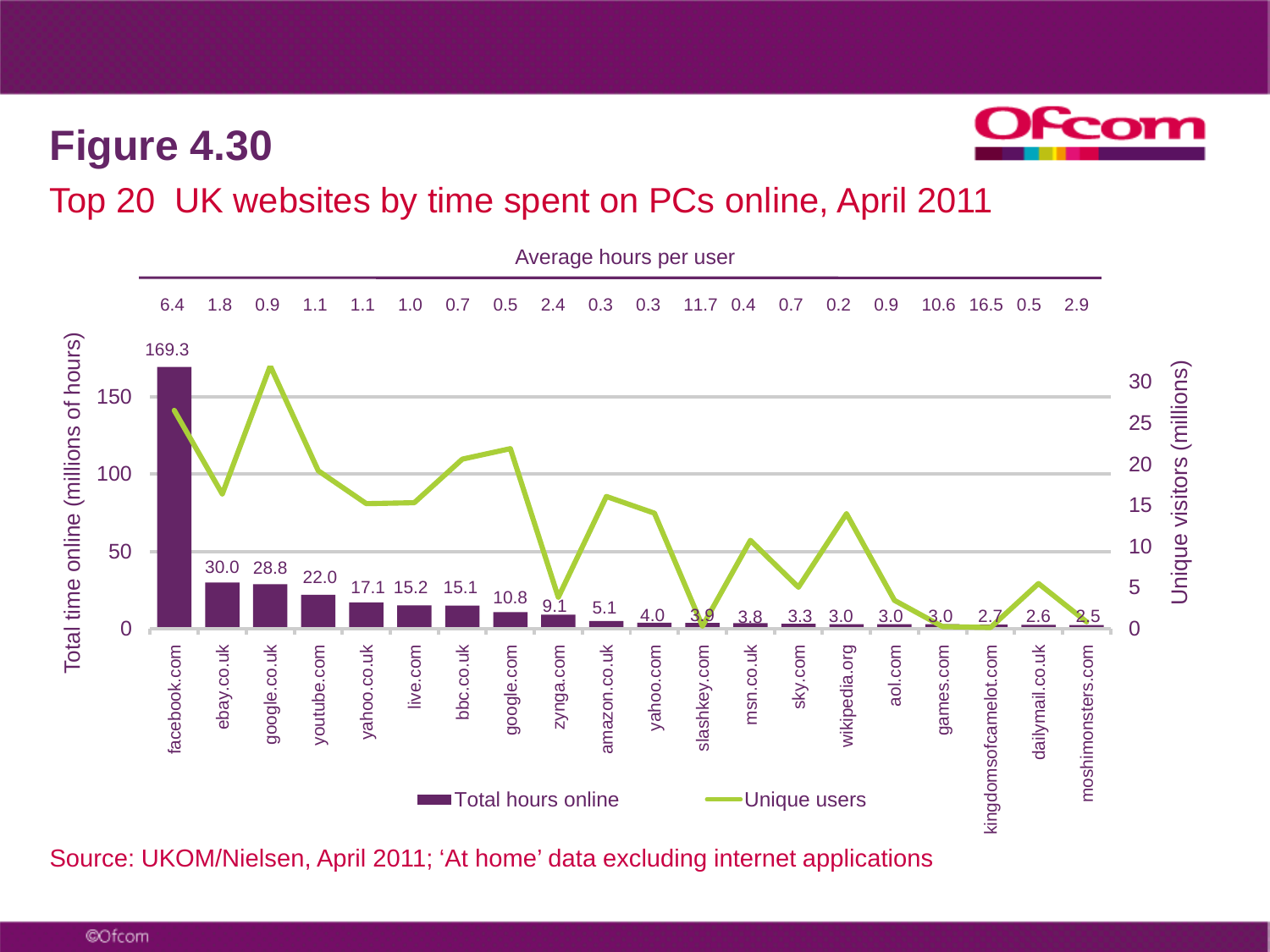once.

## **Figure 4.31**

### Top 10 sites by unique audience, split by age

Source: UKOM/Nielsen home and work panel, applications included, month of April 2011

| <b>Rank</b>    | $2 - 17$                         | $18 - 24$                                          | 25-34              | $35 - 49$                                 | 50-64            | $65+$                                                |
|----------------|----------------------------------|----------------------------------------------------|--------------------|-------------------------------------------|------------------|------------------------------------------------------|
| 1              | Google                           | Google                                             | Google             | Google                                    | Google           | Google                                               |
| $\overline{2}$ | <b>Google Search</b>             |                                                    |                    | Google Search Google Search Google Search | Google Search    | Google Search                                        |
| 3              | Facebook                         | Facebook                                           | Facebook           | ve/Bing                                   | ve/Bing          | MSN/WindowsLi MSN/WindowsLi MSN/WindowsLi<br>ve/Bing |
| $\overline{4}$ | ve/Bing                          | MSN/WindowsLi MSN/WindowsLi MSN/Windows<br>ve/Bing | Live/Bing          | Facebook                                  | Facebook         | <b>BBC</b>                                           |
| 5              | YouTube                          | YouTube                                            | Yahoo!             | <b>BBC</b>                                | Yahoo!           | Facebook                                             |
| 6              | <b>BBC</b>                       | <b>Windows Live</b><br>Messenger                   | YouTube            | Yahoo!                                    | <b>BBC</b>       | Yahoo!                                               |
| $\overline{7}$ | YouTube<br>Homepage              | YouTube<br>Homepage                                | <b>BBC</b>         | Google Maps                               | Amazon           | Amazon                                               |
| 8              | Yahoo!                           | <b>Google Maps</b>                                 | <b>Google Maps</b> | Amazon                                    | Google Maps      | <b>Microsoft</b>                                     |
| 9              | <b>Windows Live</b><br>Messenger | Yahoo!                                             | eBay               | YouTube                                   | <b>Microsoft</b> | <b>Google Maps</b>                                   |
| 10             | Google Image<br>Search           | <b>BBC</b>                                         | <b>Microsoft</b>   | eBay                                      | eBay             | YouTube                                              |

Note: "Unique audience" = the total number of unique persons that have visited a website or used an application at least once in the specified reporting period. Persons visiting the same website or using the same application more than one time in the reporting period are only counted **Key**

Google (ex. YouTube) **Microsoft** Facebook Yahoo! BBC YouTube eBay Amazon **Wikipedia** 

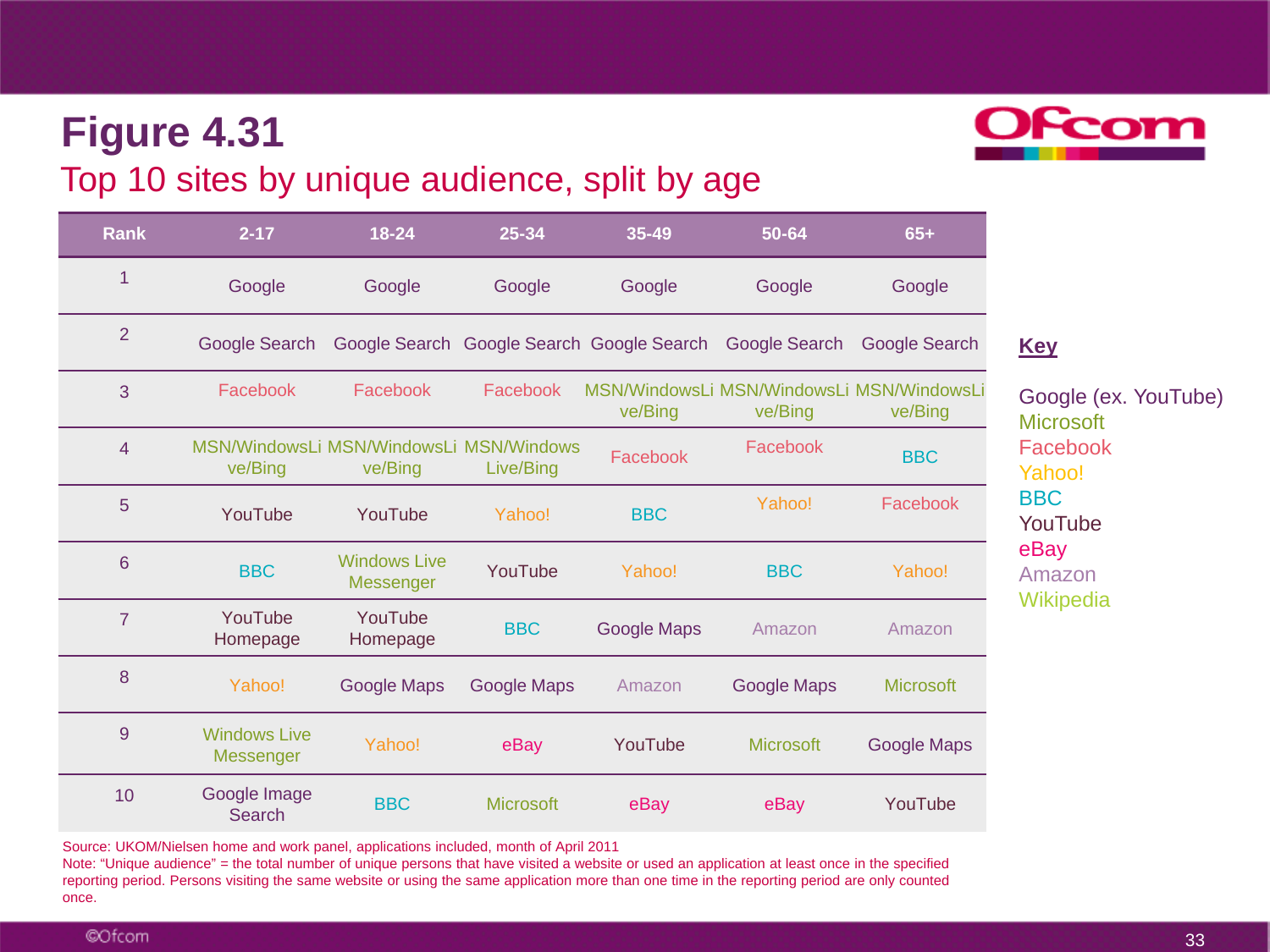

## **Figure 4.32** Engagement with online media content, by age

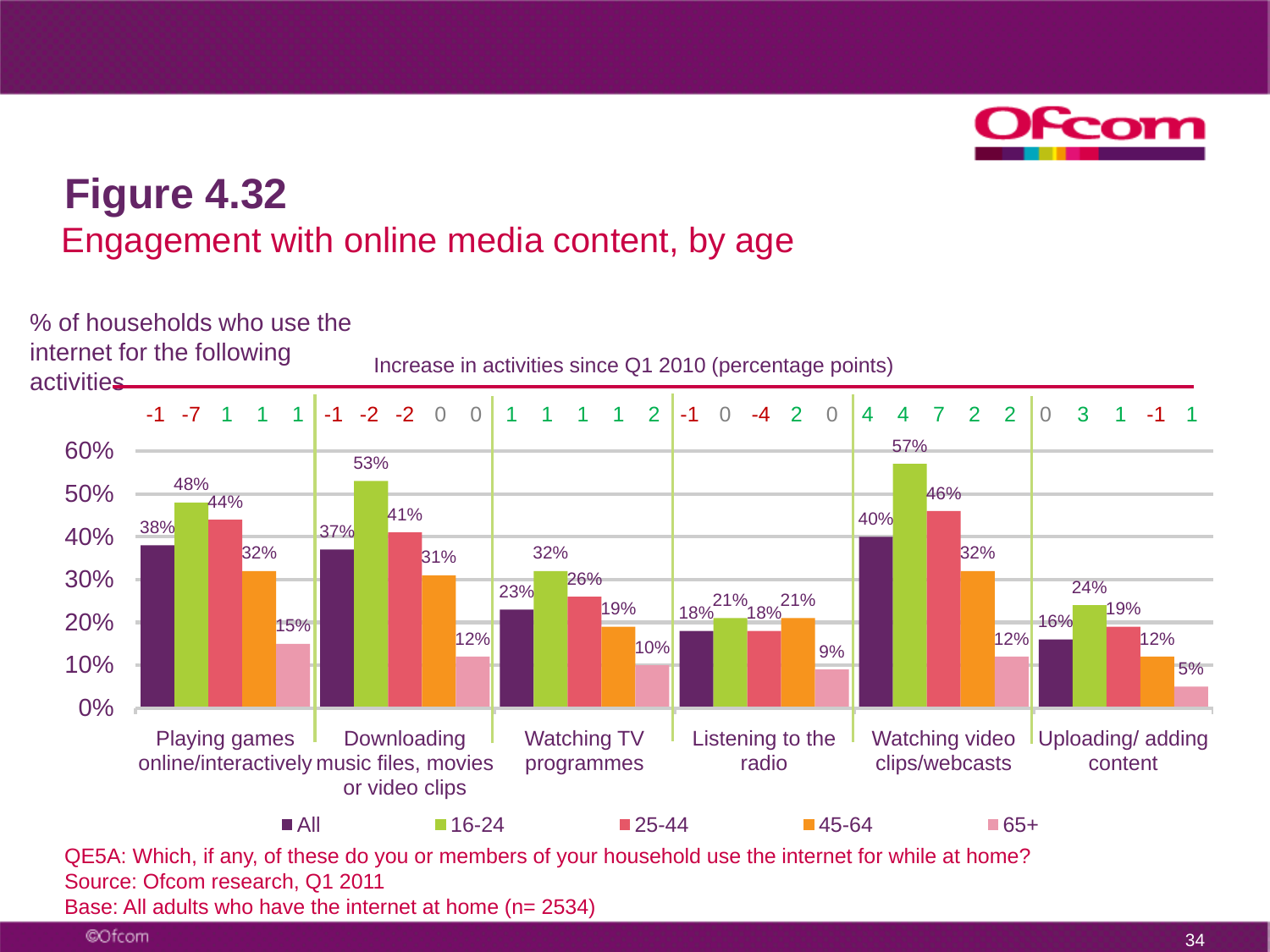

### Most popular internet applications, by active reach

Active reach (%)

Time per person (hh:mm)



Source: UKOM /Nielsen home and work panel, applications included, month of April 2011 Note: "active reach" = the percentage of all active 2+ unique persons who visited the site or used the application. 'Active' is defined as anyone who used an internet-enabled computer within the time period.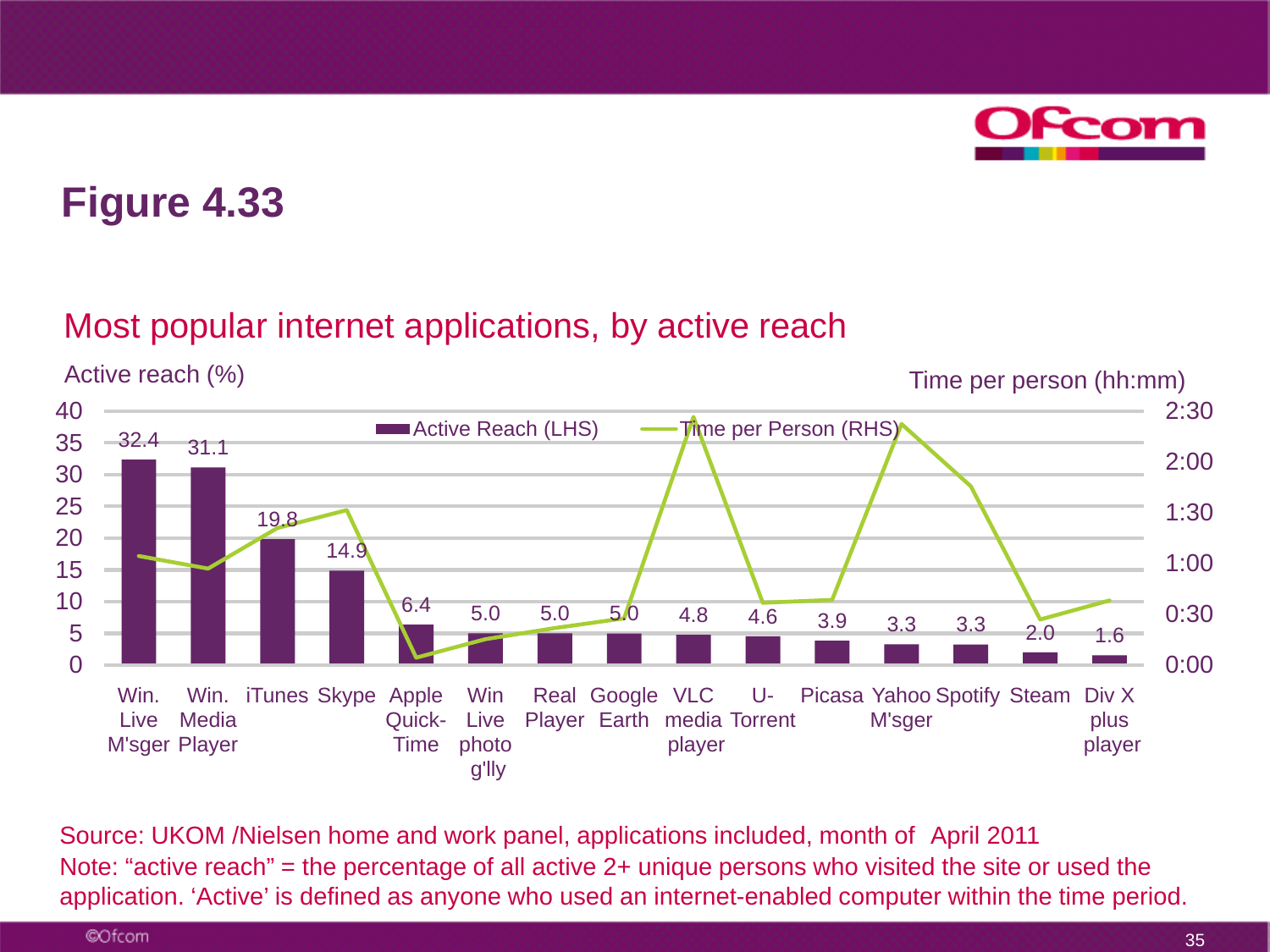

### Proportion of adults who access social networking sites on the internet at home



Base: All adults aged 16+ (n = 5812 Q1 2008, 1581 Q3 2008, 6090 Q1 2009, 9013 Q1 2010, 3474 Q1 2011) Note: Q1 2008 data in this chart are not directly comparable to data published in the 2009 Communications Market Report due to updated data provided to Ofcom.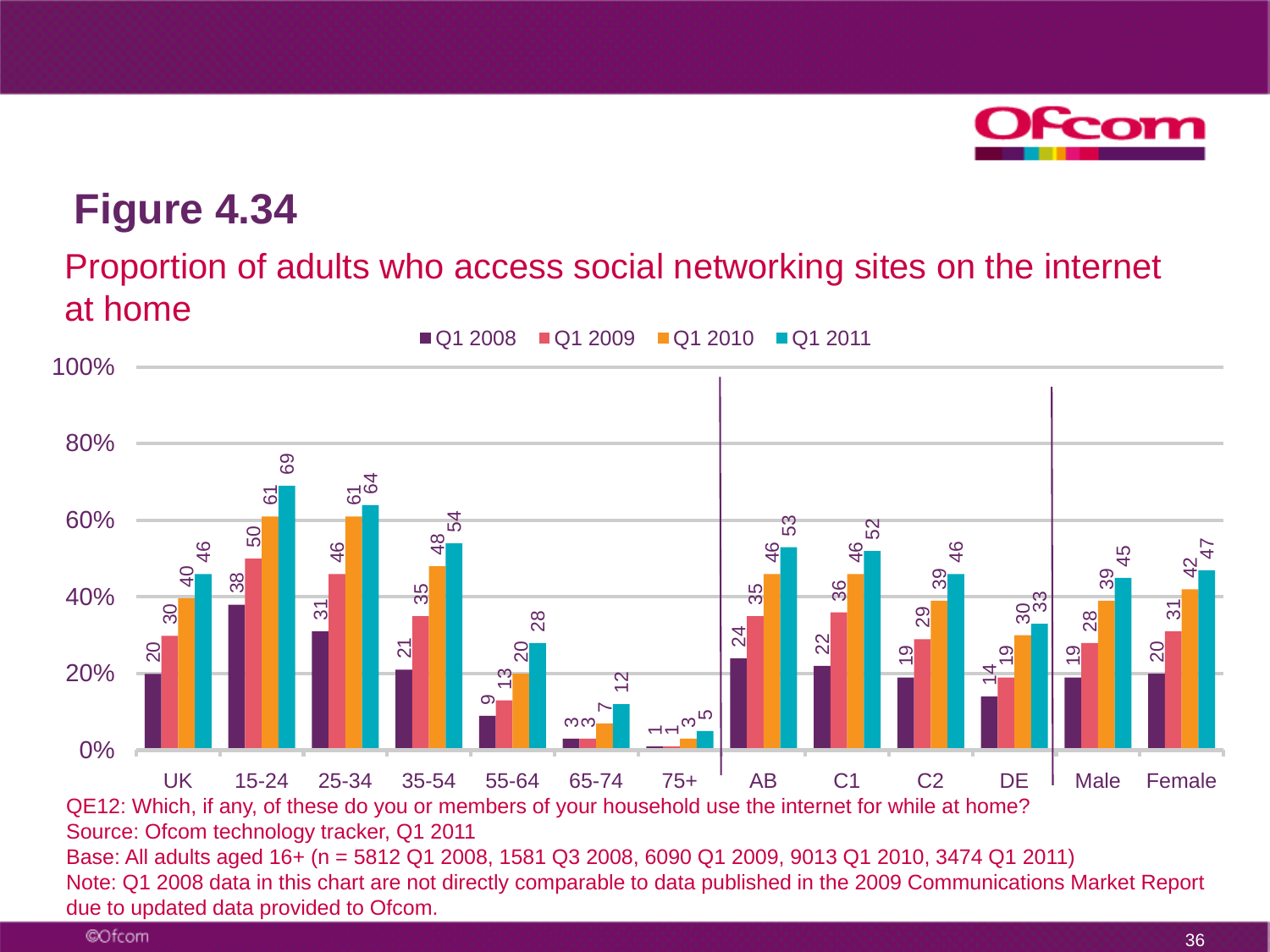

### Unique audience of selected social networking sites



Note: Home and work panel, applications included. 'Member communities' is the UKOM category that primarily consists of social networking sites. "Unique audience" = the total number of unique persons that have visited a website or used an application at least once in the specified reporting period. Persons visiting the same website or using the same application more than one time in the reporting period are only counted once.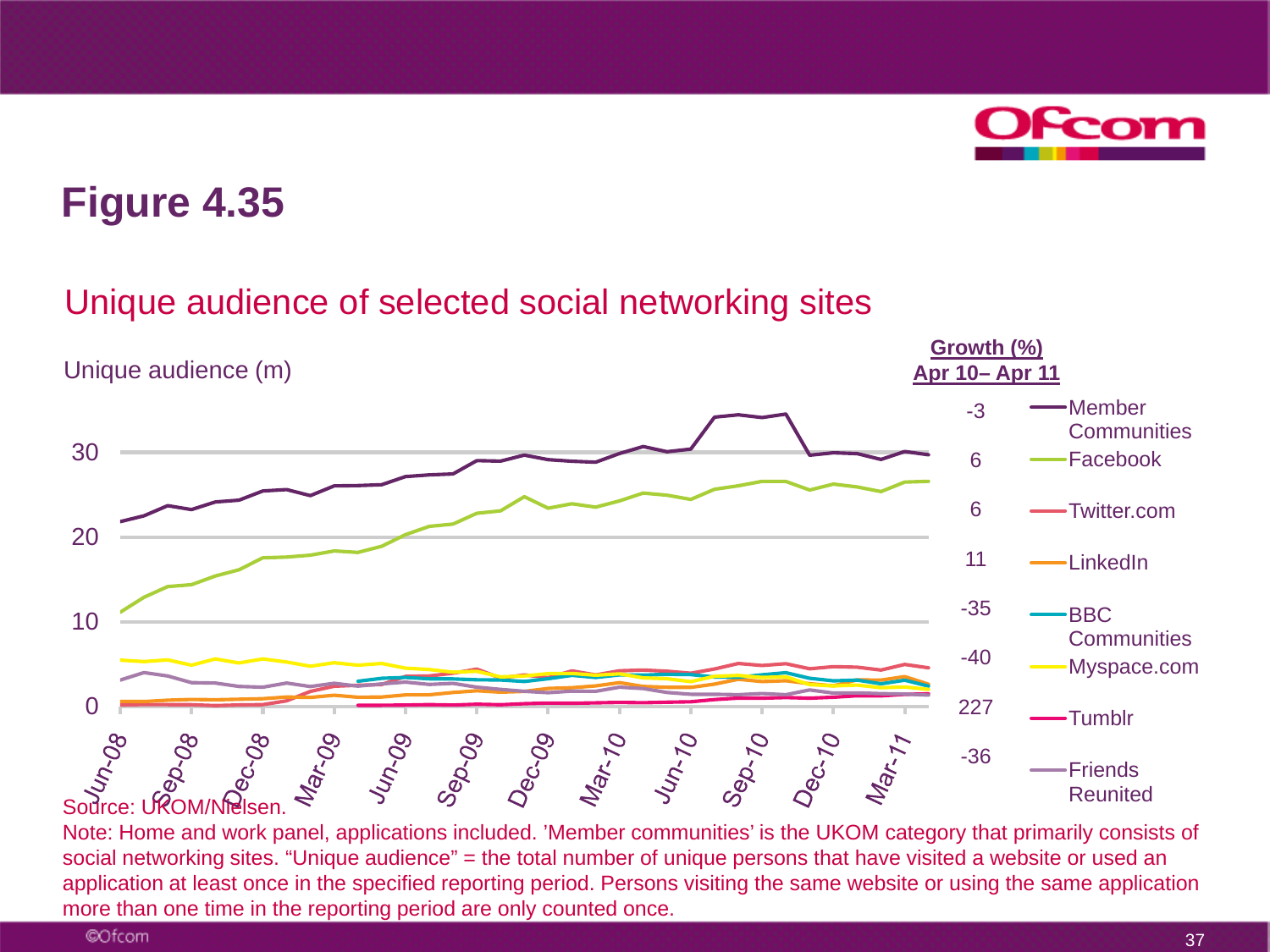

### Time per user per month spent on selected social networking sites



Time per person (hrs)

#### Source: UKOM/Nielsen.

Note: home and work panel, applications included.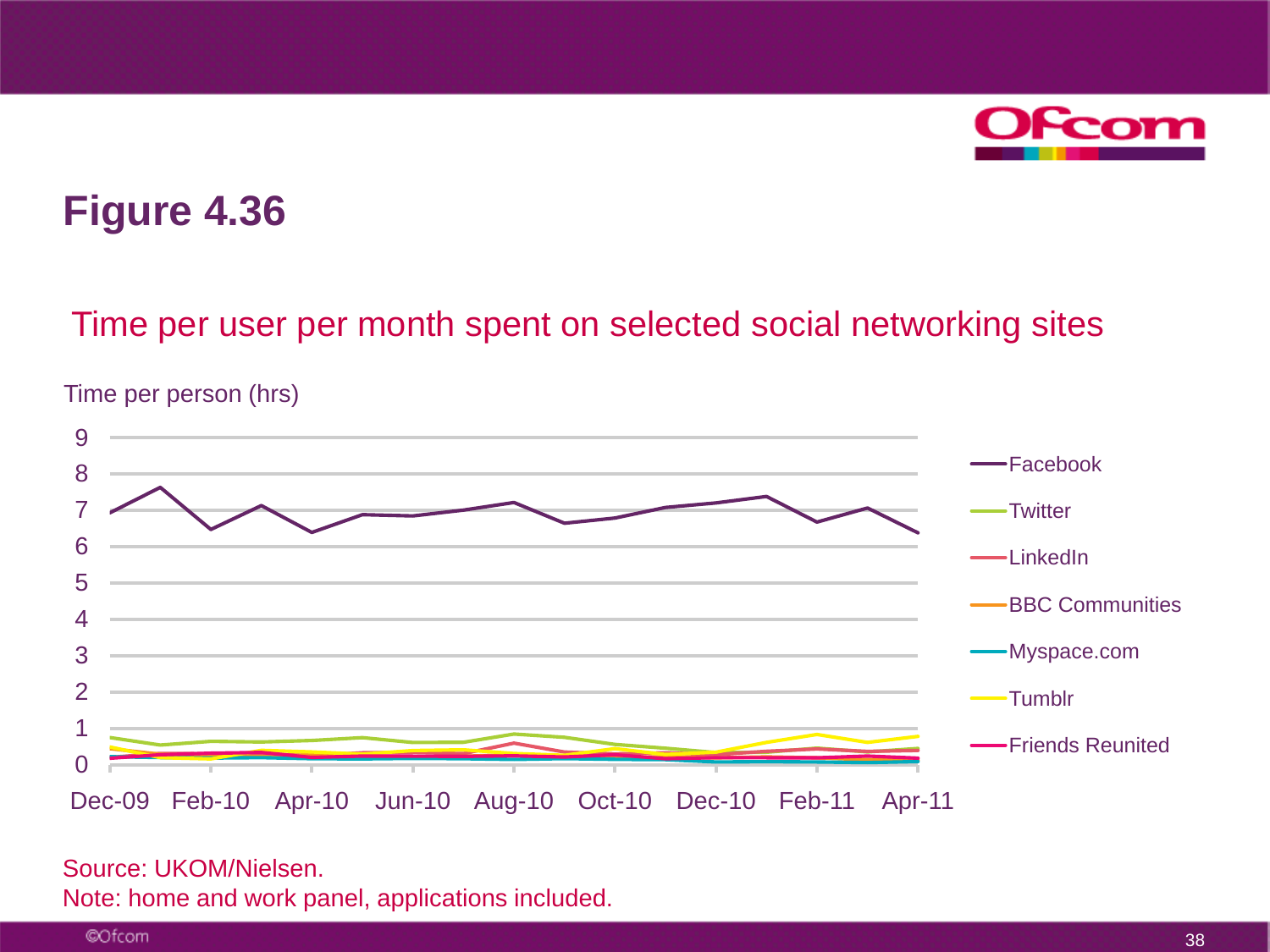

### Total time spent on social networking and blogging sites

#### Millions of hours per month



#### Source: UKOM/Nielsen.

Note: Includes all sites in the UKOM/Nielsen category of 'Member Communities'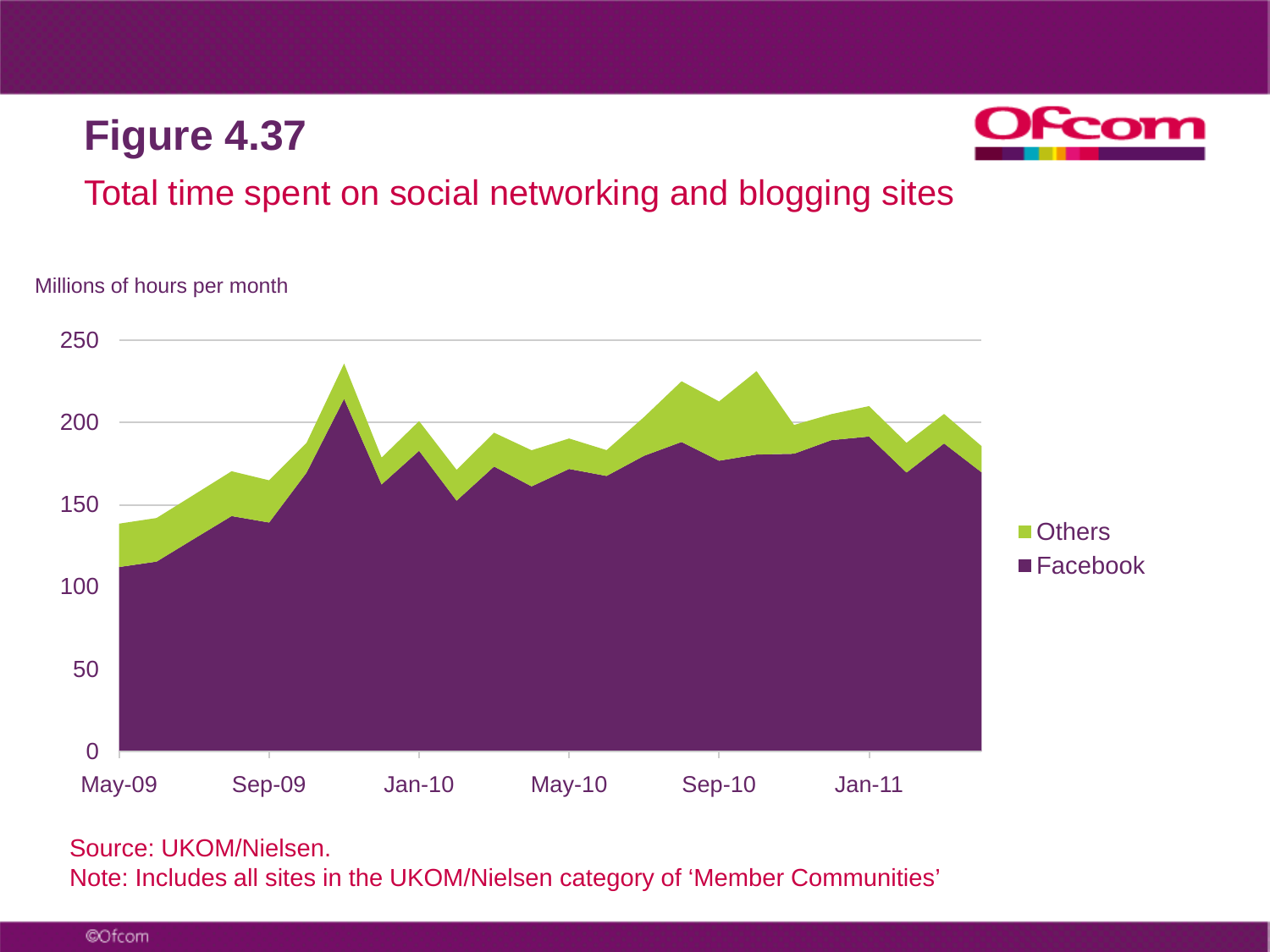

### Total time spent on selected social networking sites (excluding Facebook)

Millions of hours per month



Source: UKOM/Nielsen.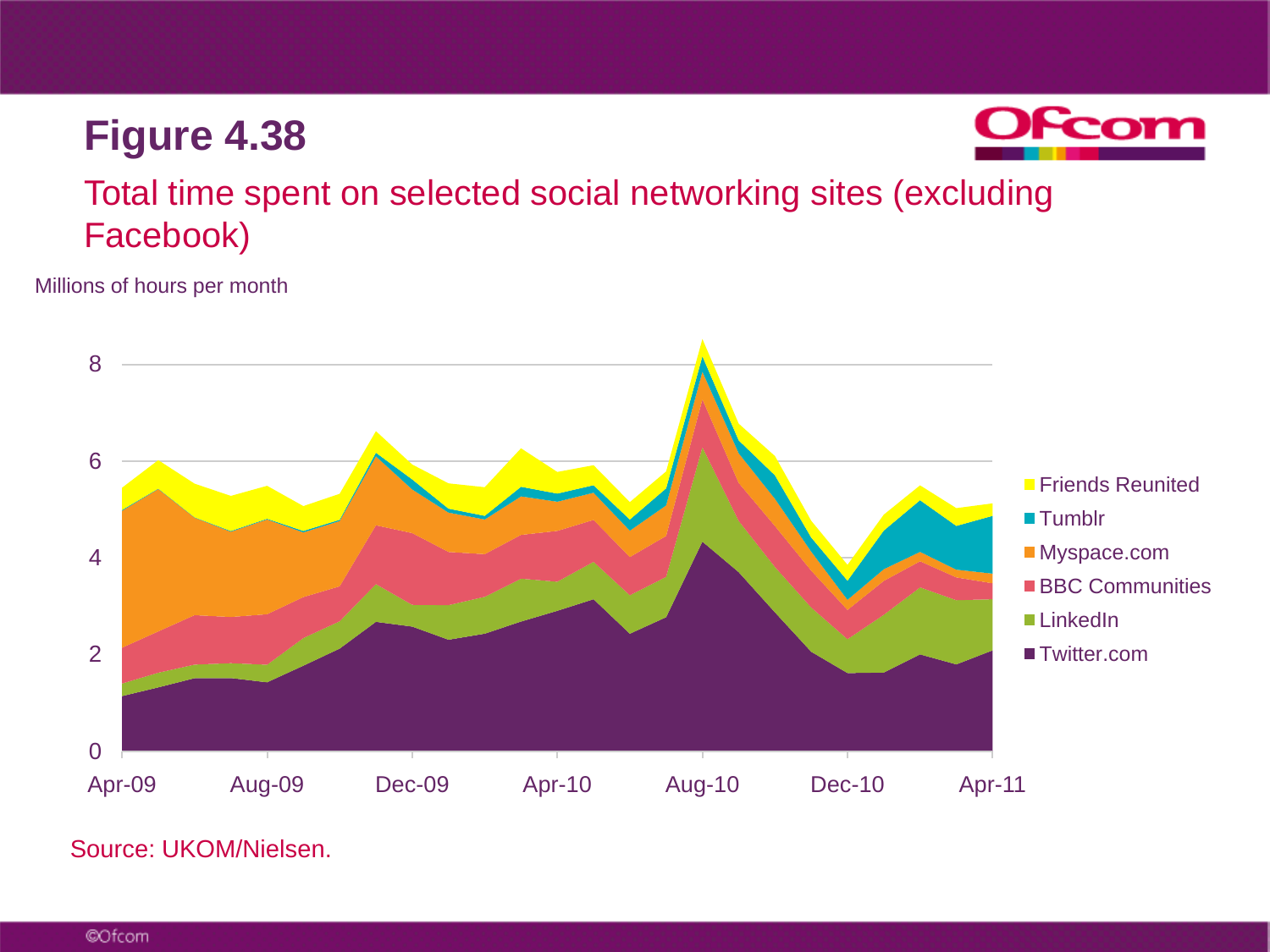

**Growth (%)**

## **Figure 4.39**

### Unique audience of leading search sites

Unique audience (m)



Source: UKOM /Nielsen home and work panel, applications included, month of Apr 11 Note: "Unique audience" = the total number of unique persons that have visited a website or used an application at least once in the specified reporting period. Persons visiting the same website or using the same application more than one time in the reporting period are only counted once.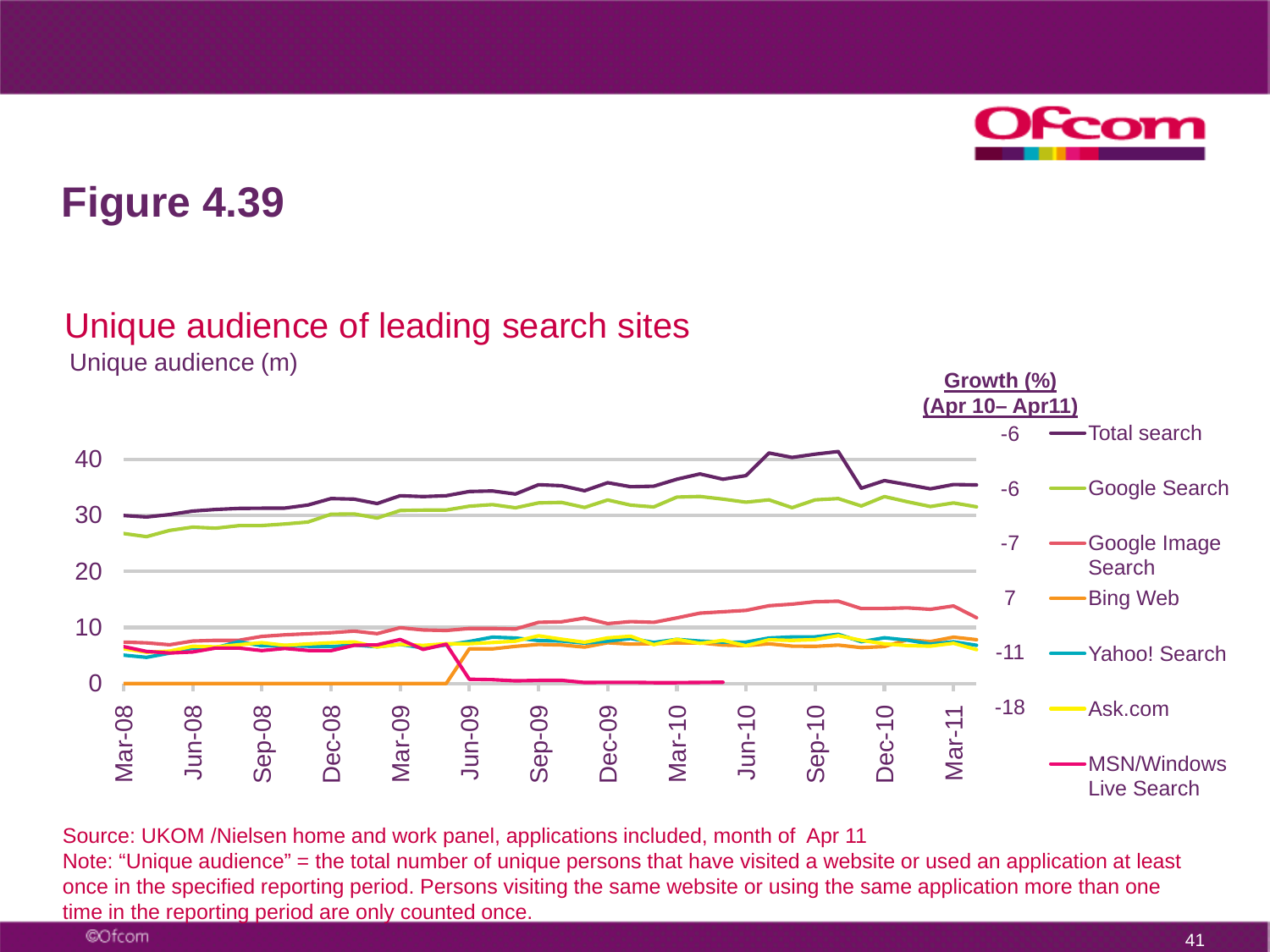

### User attitudes towards accuracy or bias of search engine **results**



#### Don't know

- I don't really think about whether or not they have accurate or unbiased information. I just use the sites I like the look of
- I think that if they have been listed by the search engine, these websites will have accurate and unbiased information
- $\blacksquare$  I think that some websites will be accurate or unbiased and some won't be

NIN46 – When you use a search engine to find information, you enter a query in the search box and the search engine will then show some links to websites in the results pages. Which one of these is closest to your opinion about the level of accuracy or bias of the information detailed in the websites that appear in the results pages? (Prompted responses, single coded)

Base: All adults aged 16+ who ever use search engine websites (1090 aged 16+, 205 aged 16-24, 227 aged 25-34, 235 aged 35-44, 183 aged 45-54,240 aged 55+, 329 AB, 353 C1, 199 C2, 209 DE)

Source: Ofcom research, fieldwork carried out by Saville Rossiter-Base in April to May and September to October 2010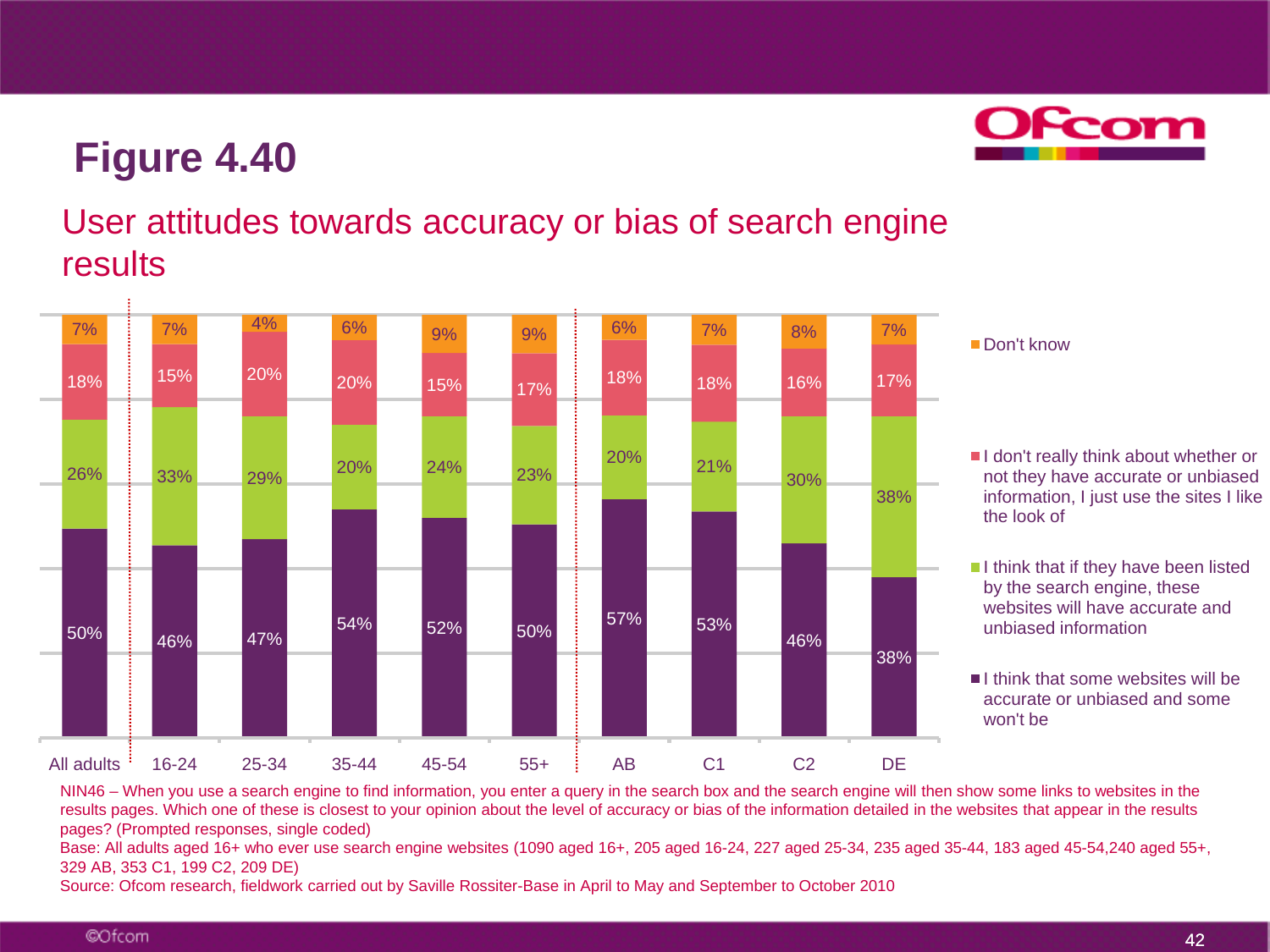### **Figure 4.41**  $\blacksquare$  Done this  $\blacksquare$  Interested in doing this  $\blacksquare$  Not interested  $\blacksquare$  Don't know Experience of, and interest in, content creation



|                                                             |      | $\blacksquare$ DUITE THIS | <u>Litre rested in additional</u> |     | <b>UNULTRESICU</b> | $\blacksquare$ DUIT NHOW |
|-------------------------------------------------------------|------|---------------------------|-----------------------------------|-----|--------------------|--------------------------|
|                                                             | 2007 | 22%                       | 10%                               |     | 67%                | 2%                       |
| Set up your own social<br>networking page or profile        | 2009 |                           | 44%                               | 5%  | 49%                | 2%                       |
|                                                             | 2010 |                           | 54%                               | 3%  | 43%                |                          |
| Uploaded photos to a website                                | 2007 |                           | 43%                               | 18% | 39%                | $1\%$                    |
|                                                             | 2009 |                           | 49%                               | 9%  | 41%                | $1\%$                    |
|                                                             | 2010 |                           | 53%                               | 9%  | 37%                | $1\%$                    |
| Contributed comments to<br>someone else's weblog or blog    | 2007 | 19%                       | 10%                               |     | 69%                | 2%                       |
|                                                             | 2009 | 27%                       | 7%                                |     | 64%                | 2%                       |
|                                                             | 2010 | 29%                       | 6%                                |     | 63%                | 2%                       |
| Set up your own website                                     | 2007 | 15%                       | 17%                               |     | 67%                | 2%                       |
|                                                             | 2009 | 15%                       | 12%                               |     | 71%                | 2%                       |
|                                                             | 2010 | 18%                       | 12%                               |     | 68%                | 2%                       |
| Made a short video and<br>uploaded it to a website          | 2007 | 11%<br>10%                |                                   | 77% |                    | 2%                       |
|                                                             | 2009 | 8%<br>$1\%$               |                                   | 79% |                    | 2%                       |
|                                                             | 2010 | 17%                       | 9%                                |     | 73%                | $1\%$                    |
| Set up your own weblog/blog                                 | 2007 | 10%<br>10%                |                                   | 76% |                    | 3%                       |
|                                                             | 2009 | 12%<br>9%                 |                                   | 77% |                    | 2%                       |
|                                                             | 2010 | 9%<br>12%                 |                                   | 76% |                    | 3%                       |
| Contributed to a collaborative<br>website such as Wikipedia | 2007 | 8%<br>$1\%$               |                                   | 77% |                    | 4%                       |
|                                                             | 2009 | 10%<br>10%                |                                   | 77% |                    | 3%                       |
|                                                             | 2010 | 9%<br>11%                 |                                   | 77% |                    | 2%                       |

(prompted responses, single coded)

Base: All who use the internet at home or elsewhere (1723 in 2007,1282 in 2009, 1489 in 2010) Significance testing shows any change between 2009 and 2010 Source: Ofcom research, fieldwork carried out by Saville Rossiter-Base in April to May and September to October 2010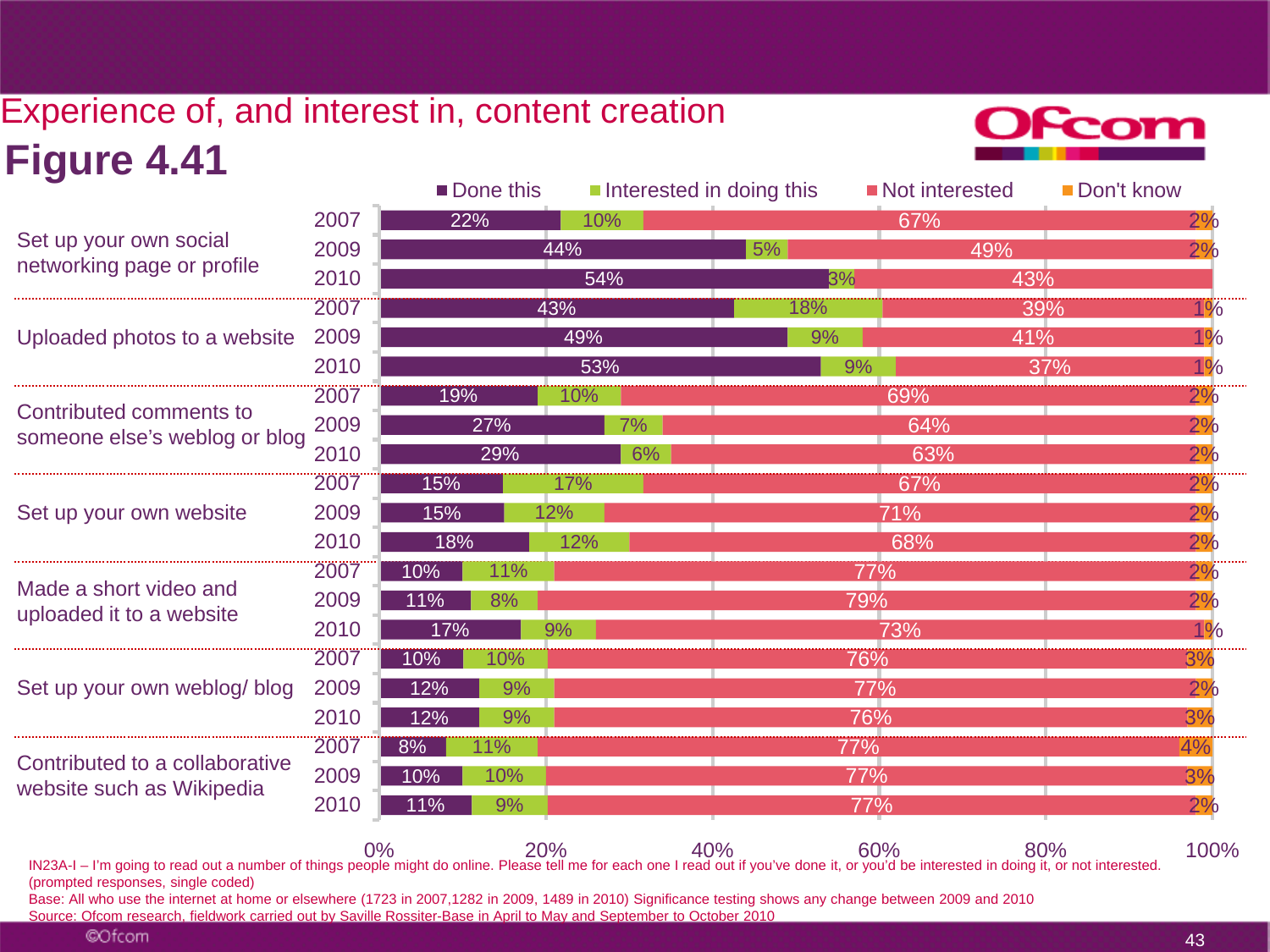

### Experience of creative activities, by age



IN23A-I – I'm going to read out a number of things people might do online. Please tell me for each one I read out if you've done it, or you'd be interested in doing it, or not interested.

All who use the internet at home or elsewhere (271 aged 16-24, 287 aged 25-34, 338 aged 35-44, 245 aged 45-54, 348 aged 55+) Source: Ofcom research, fieldwork carried out by Saville Rossiter-Base in April to May and September to October 2010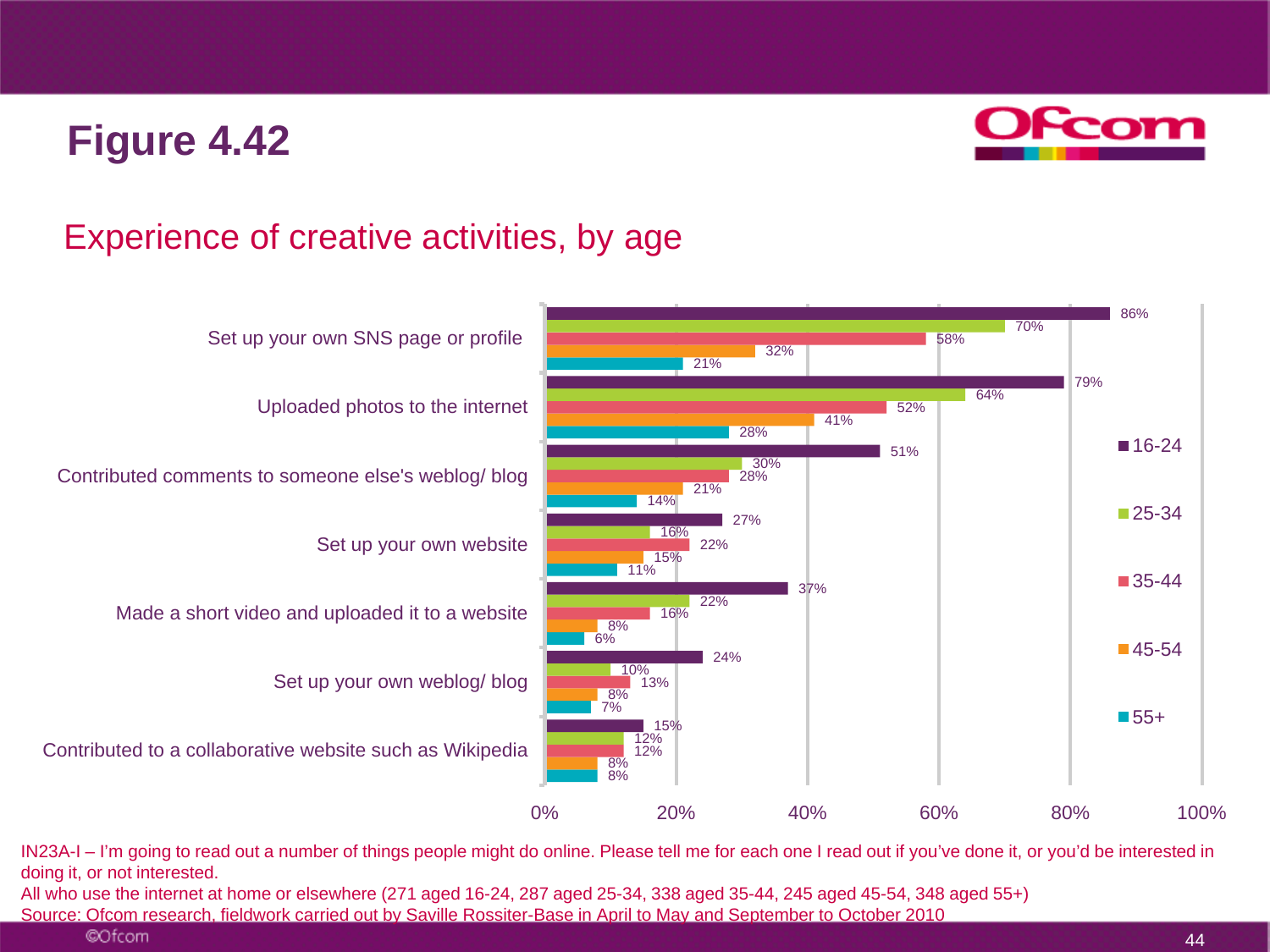

### Unique audience of selected user-generated content sites



Source: UKOM /Nielsen home and work panel, applications included,

Note: "Unique audience" = the total number of unique persons that have visited a website or used an application at least once in the specified reporting period. Persons visiting the same website or using the same application more than one time in the reporting period are only counted once. Flickr due to UKOM changes no data available pre May10.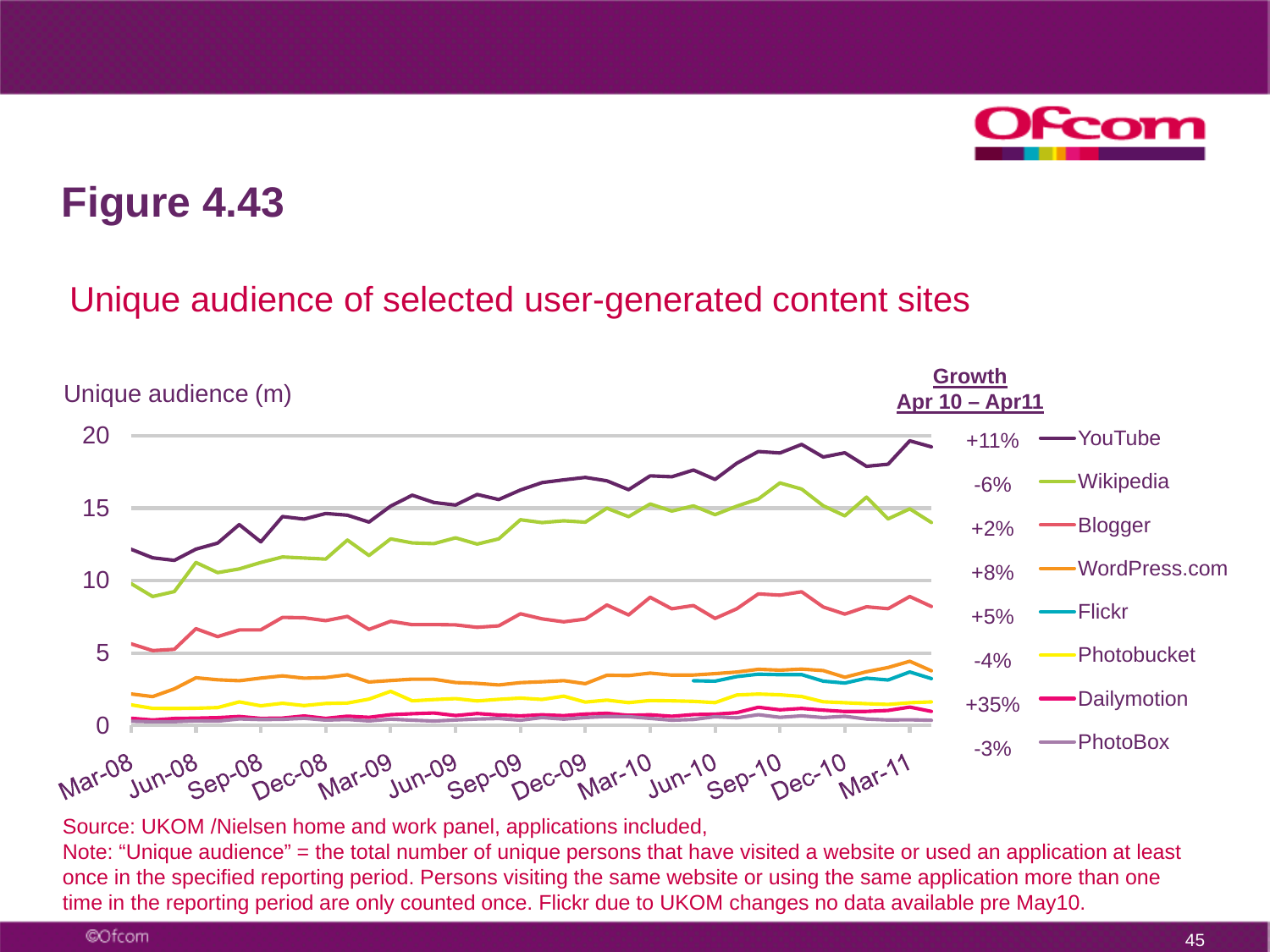

### Time spent on selected user-generated content sites



#### Source: UKOM/Nielsen, home and work panel,

.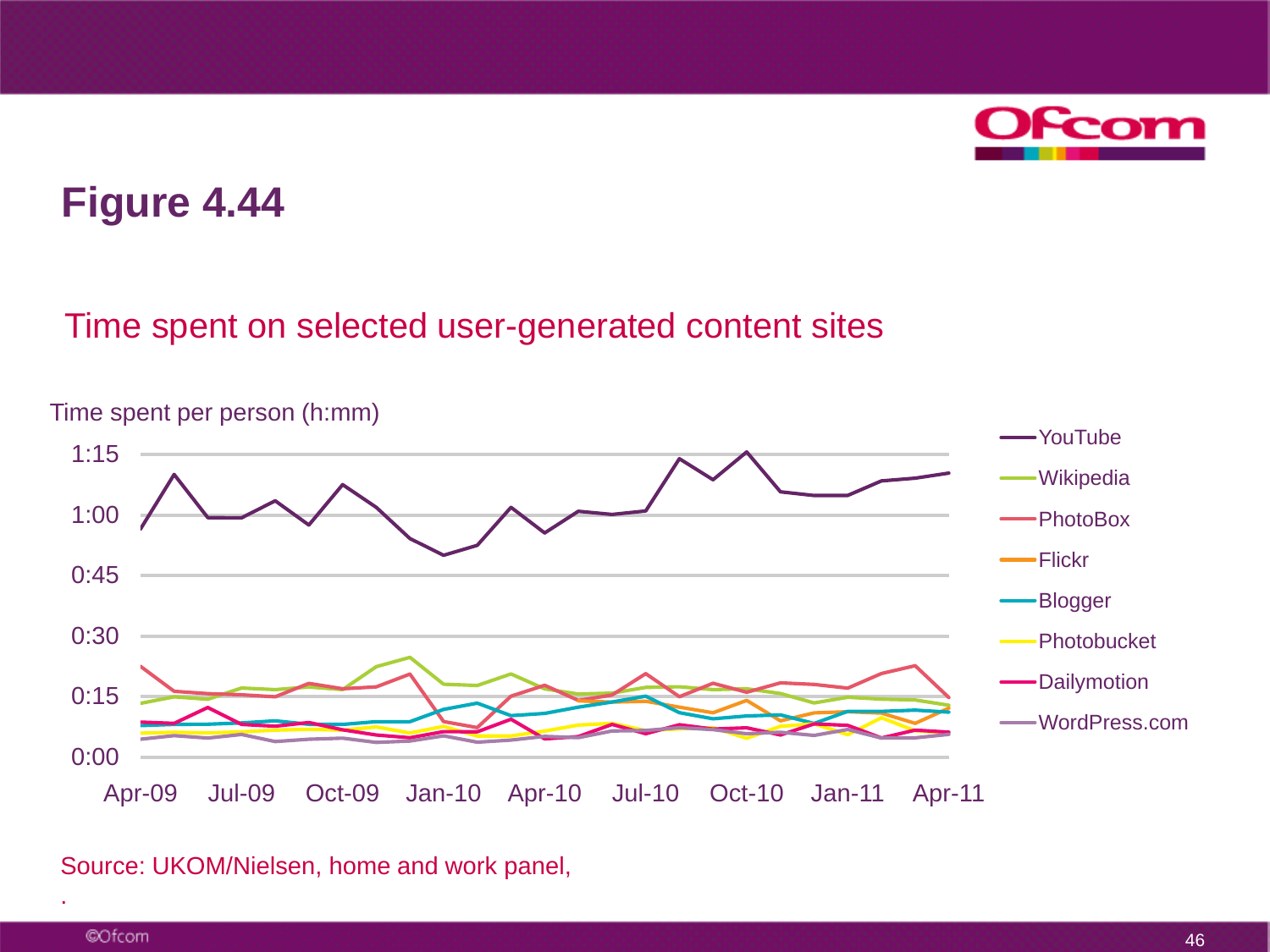

### Mass Merchandising by active reach



Source: UKOM/Nielsen home and work panel, month of April 2011

Note: "active reach" = the percentage of all active 2+ unique persons who visited the site or used the application. 'Active' is defined as anyone who used an internet-enabled computer within the time period.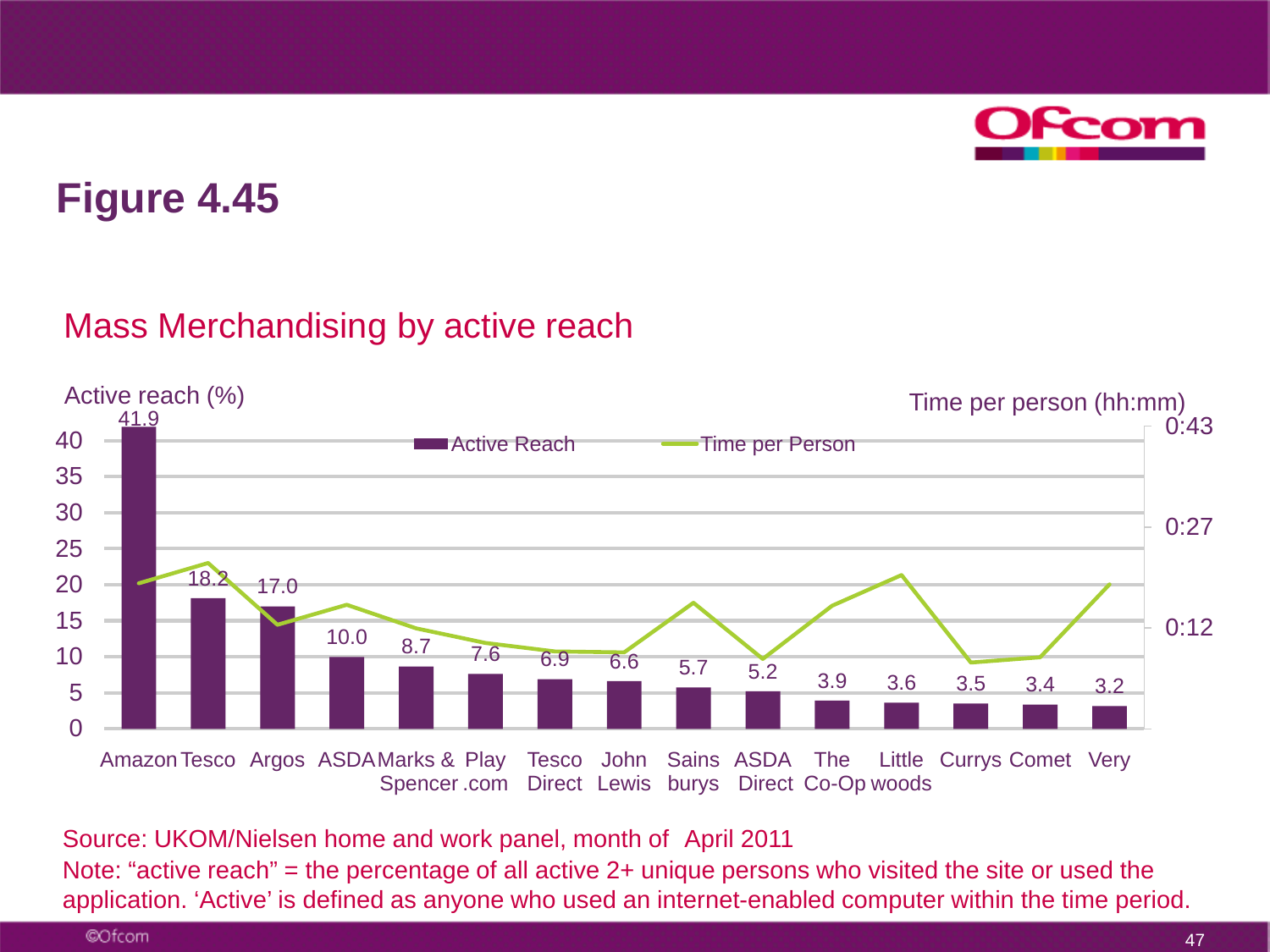

### Unique audience of selected Mass merchandising sites



#### Source: UKOM/Nielsen.

Note: Home and work panel,' "Unique audience" = the total number of unique persons that have visited a website or used an application at least once in the specified reporting period. Persons visiting the same website or using the same application more than one time in the reporting period are only counted once.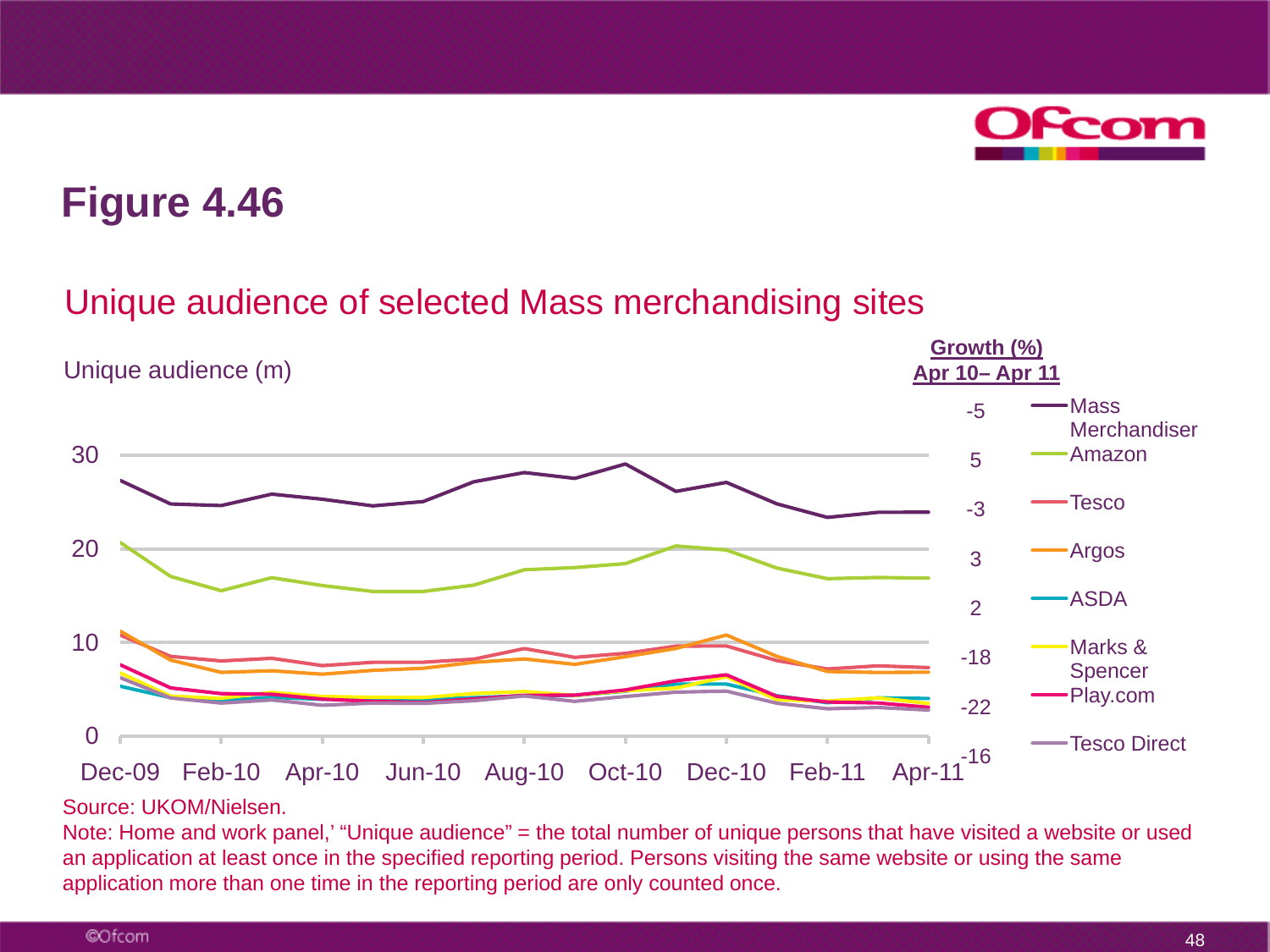

### Mass Merchandising usage by gender



Source: UKOM /Nielsen April 2011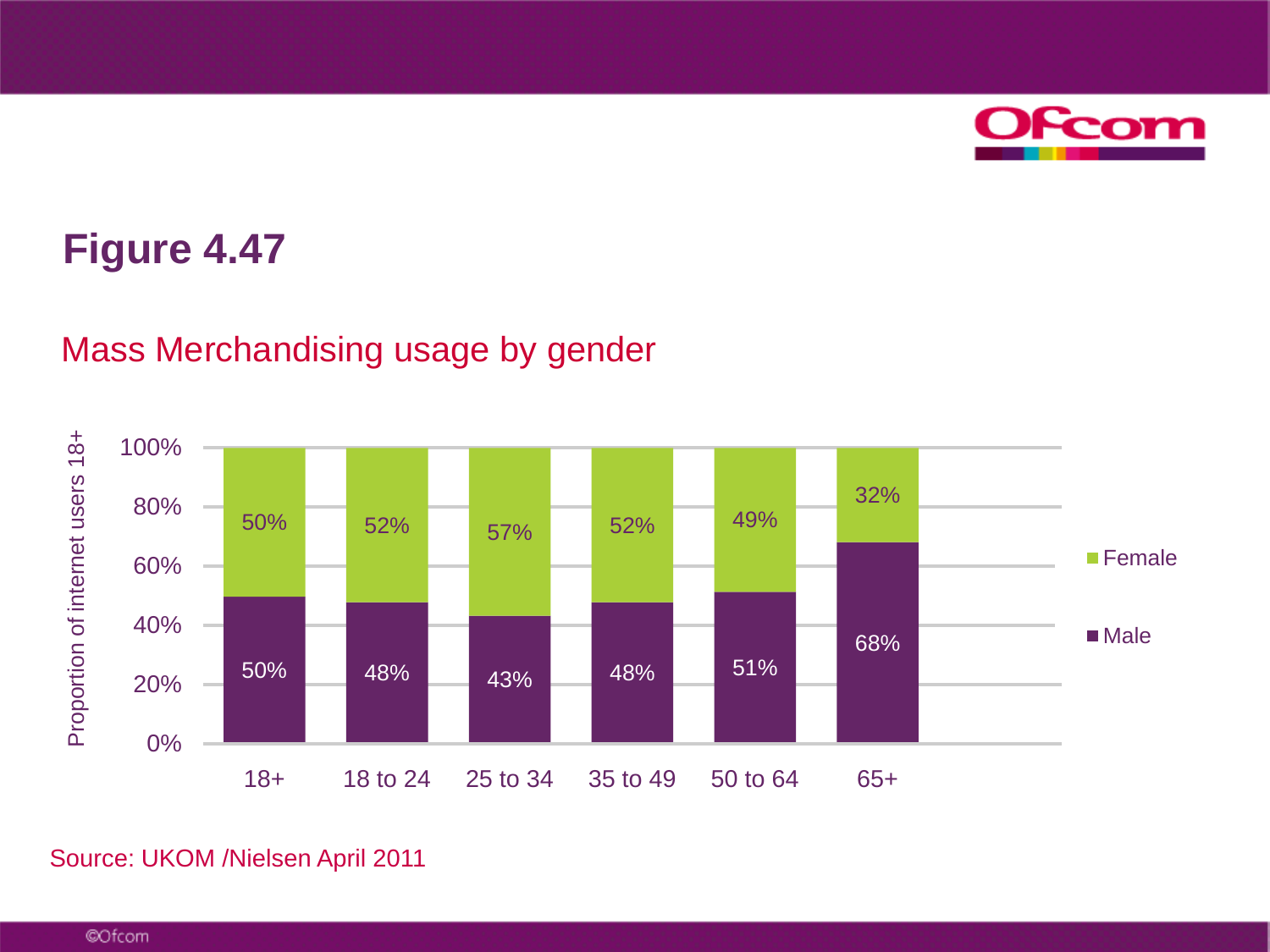

### Selected Reach and time spent on selected price comparison sites, April 2011



Source: UKOM/Nielsen home and work panel, month of April 2011

Note: "active reach" = the percentage of all active 2+ unique persons who visited the site or used the application. 'Active' is defined as anyone who used an internet-enabled computer within the time period.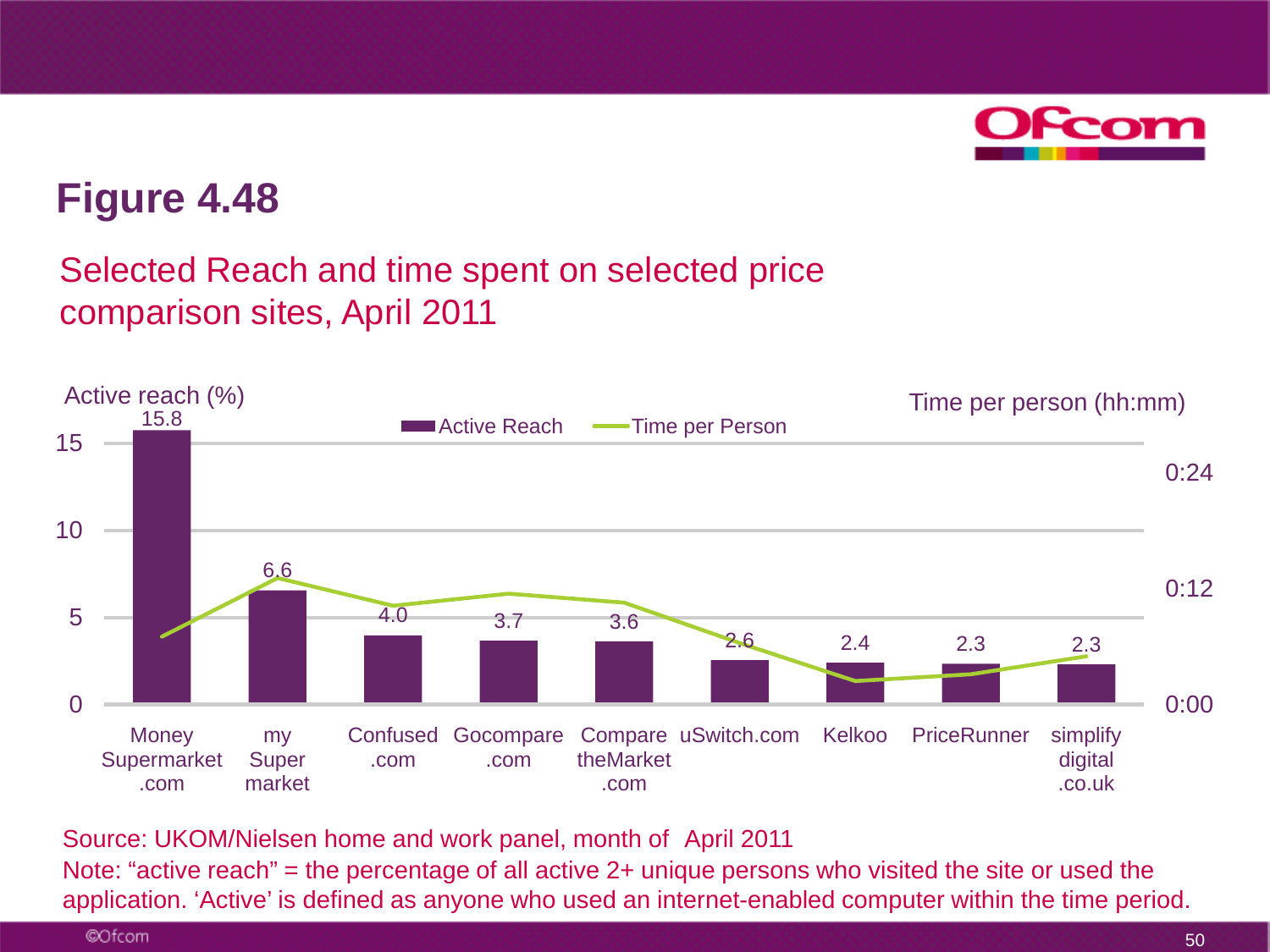

### Unique audience of Selected Price Comparison Sites



#### Source: UKOM/Nielsen.

Note: Home and work panel,' "Unique audience" = the total number of unique persons that have visited a website or used an application at least once in the specified reporting period. Persons visiting the same website or using the same application more than one time in the reporting period are only counted once.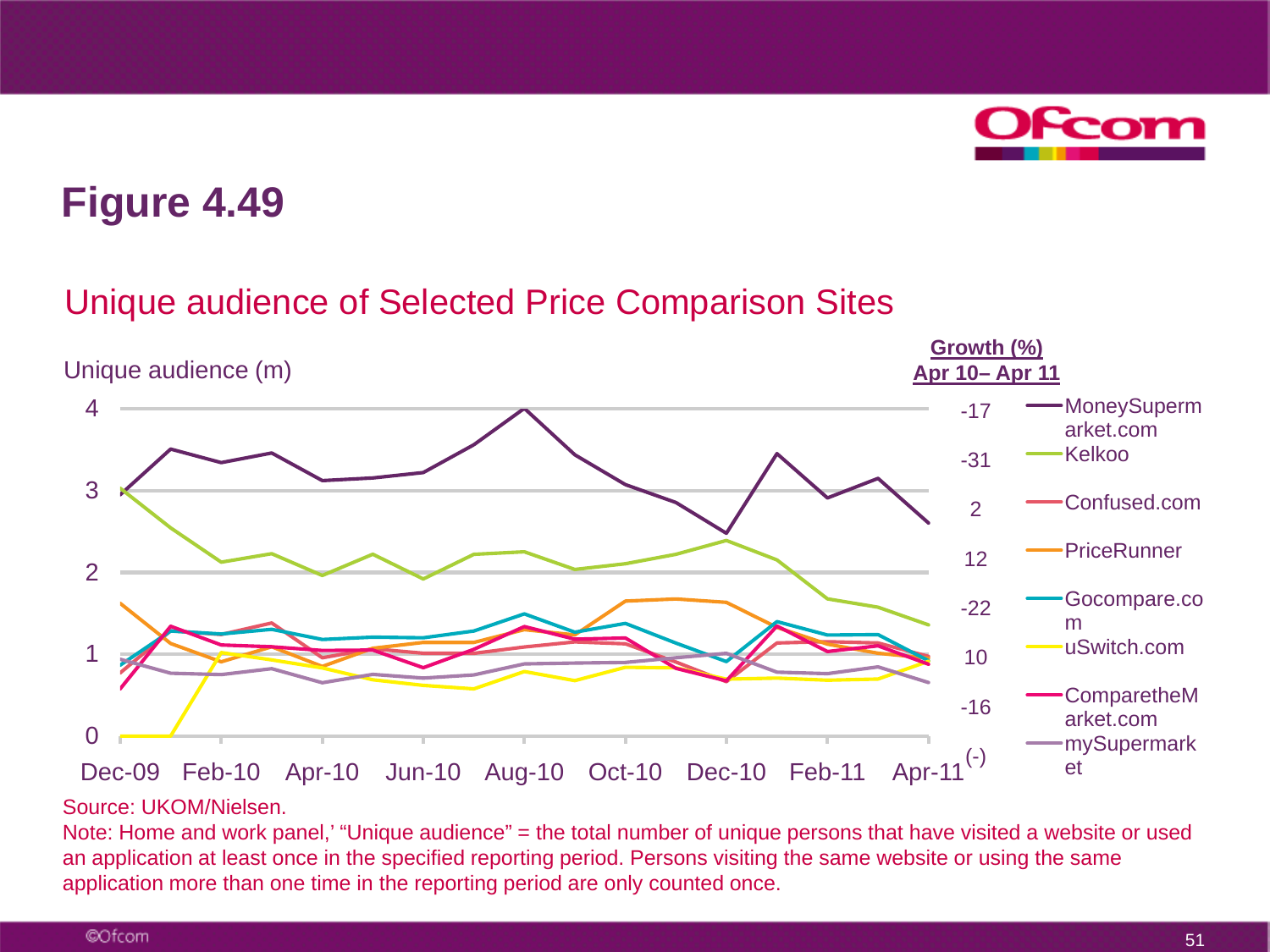

### Coupon Sites active reach



Note: "active reach" = the percentage of all active 2+ unique persons who visited the site or used the application. 'Active' is defined as anyone who used an internet-enabled computer within the time period.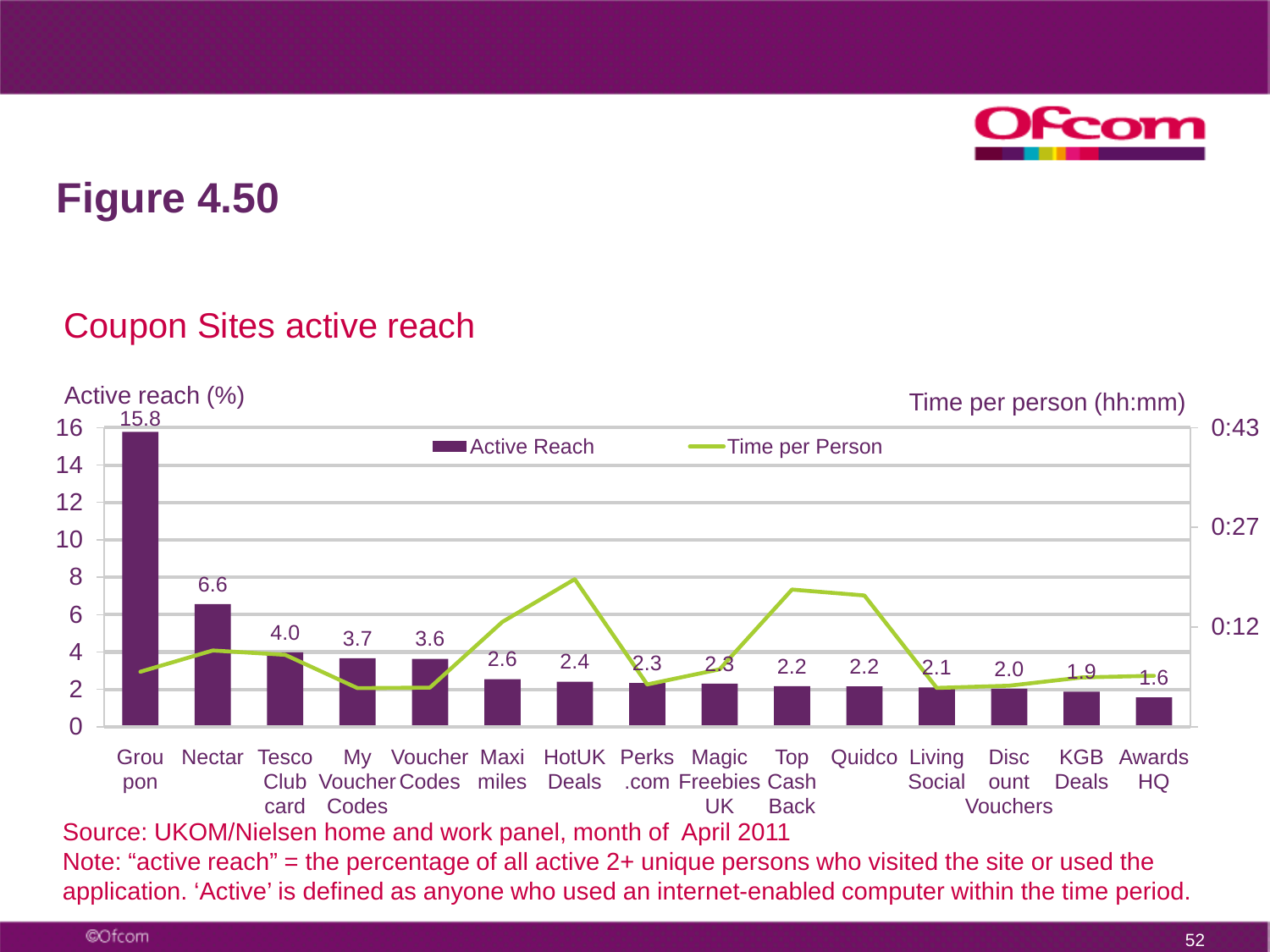

### Selected coupon and rewards sites: active reach



#### Source: UKOM/Nielsen.

Note: Home and work panel,' "Unique audience" = the total number of unique persons that have visited a website or used an application at least once in the specified reporting period. Persons visiting the same website or using the same application more than one time in the reporting period are only counted once. Maximiles data unavailable for some months Groupon not available pre Feb10.